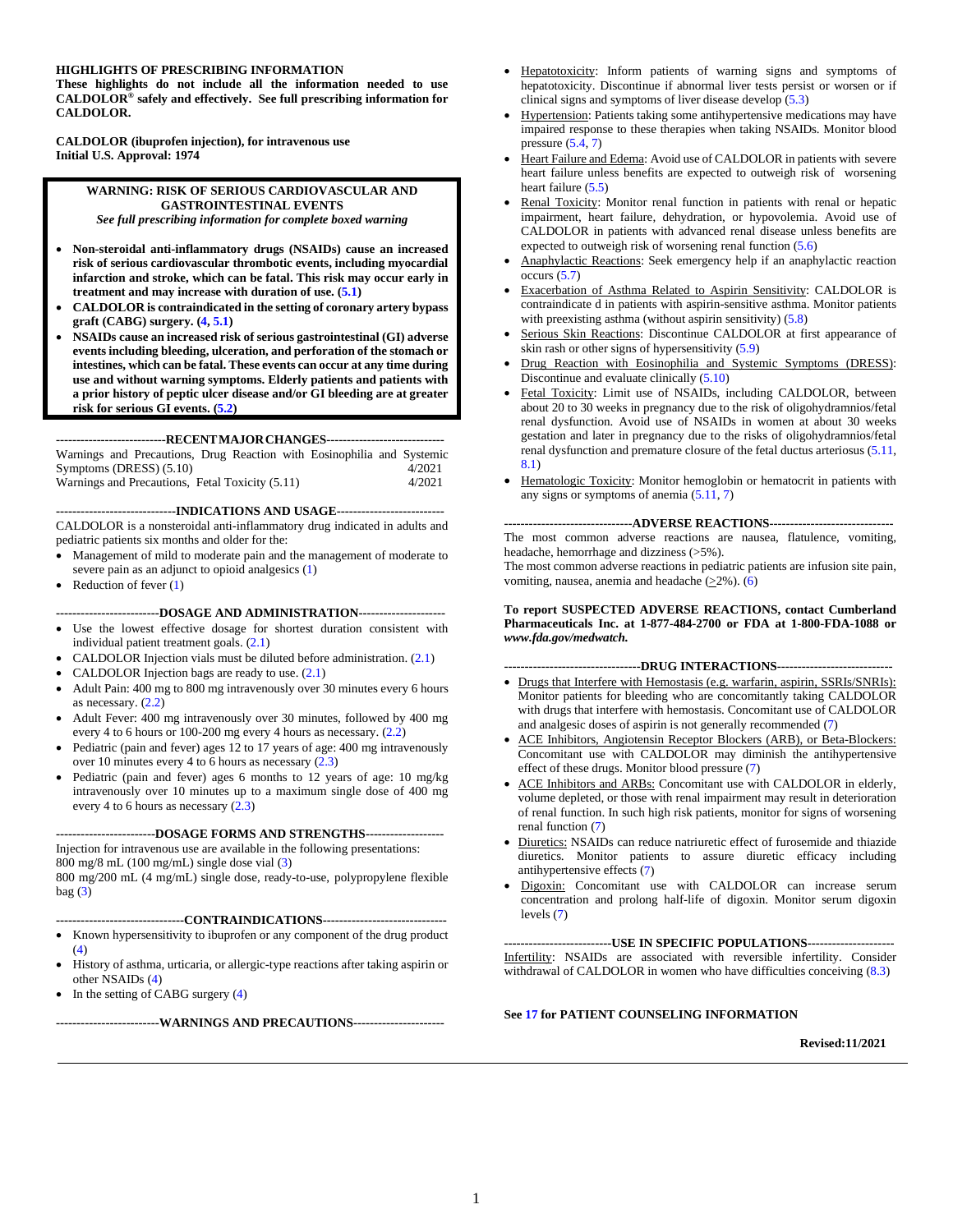#### **FULL PRESCRIBING INFORMATION: CONTENTS\***

#### **WARNING: RISK OF SERIOUS CARDIOVASCULAR AND GASTROINTESTINAL EVENTS**

- **[1](#page-2-0) INDICATIONS AND USAGE**
- **[2](#page-2-2) DOSAGE AND ADMINISTRATION**
	- [2.1](#page-2-3) Important Dosage and Administration Instructions [2.2](#page-2-1) Adults
	- [2.3](#page-3-2) Pediatric Patients
- **[3](#page-3-3) DOSAGE FORMS AND STRENGTHS**
- **[4](#page-3-1) CONTRAINDICATIONS**
- **[5](#page-3-4) WARNINGS AND PRECAUTIONS**
	- [5.1 C](#page-3-0)ardiovascular Thrombotic Events
	- [5.2](#page-4-0) Gastrointestinal Bleeding, Ulceration, and Perforation
	- [5.3](#page-4-1) Hepatotoxicity
	- [5.4](#page-4-2) Hypertension
	- [5.5](#page-5-0) Heart Failure and Edema
	- [5.6](#page-5-1) Renal Toxicity and Hyperkalemia
	- [5.7](#page-5-2) Anaphylactic Reactions
	- [5.8](#page-5-3) Exacerbation of Asthma Related to Aspirin Sensitivity
	- [5.9](#page-5-4) Serious Skin Reactions
	- [5.10](#page-6-0) Drug Reaction with Eosinophilia and Systemic Symptoms
	- (DRESS)
	- [5.11](#page-6-0) Fetal Toxicity
	- 5.12 Hematologic Toxicity
	- [5.13](#page-6-1) Masking of Inflammation and Fever
- [5.14](#page-6-2) Laboratory Monitoring
- [5.15](#page-6-3) Ophthalmological Effects
- [5.16](#page-6-4) Aseptic Meningitis
- **[6](#page-7-0) ADVERSE REACTIONS**
	- [6.1](#page-7-1) Clinical Studies Experience
- **[7](#page-8-0) DRUG INTERACTIONS**
- **[8](#page-9-0) USE IN SPECIFIC POPULATIONS**
	- [8.1](#page-10-0) Pregnancy
	- [8.2 L](#page-11-1)actation
		- [8.3 F](#page-11-0)emales and Males of Reproductive Potential
	- [8.4](#page-11-2) Pediatric Use
	- [8.5](#page-11-3) Geriatric Use
	-
- **[10](#page-12-0) OVERDOSAGE [11](#page-12-1) DESCRIPTION**
- **[12](#page-12-2) CLINICAL PHARMACOLOGY**
	- [12.1](#page-12-3) Mechanism of Action
	- [12.](#page-12-4)2 Pharmacodynamics
	- [12.3](#page-13-0) Pharmacokinetics
- **[13](#page-13-1) NONCLINICAL TOXICOLOGY**
	- [13.1](#page-14-0) Carcinogenesis, Mutagenesis, Impairment of Fertility
- **[14](#page-14-1) CLINICAL STUDIES**
	- [14.1](#page-14-2) Analgesia (Pain)
		- [14.2](#page-14-3) Antipyretic (Fever)
- **[16](#page-15-1) HOW SUPPLIED/STORAGE AND HANDLING**
- **[17](#page-15-0) PATIENT COUNSELING INFORMATION**

\*Sections or subsections omitted from the Full Prescribing Information are not listed.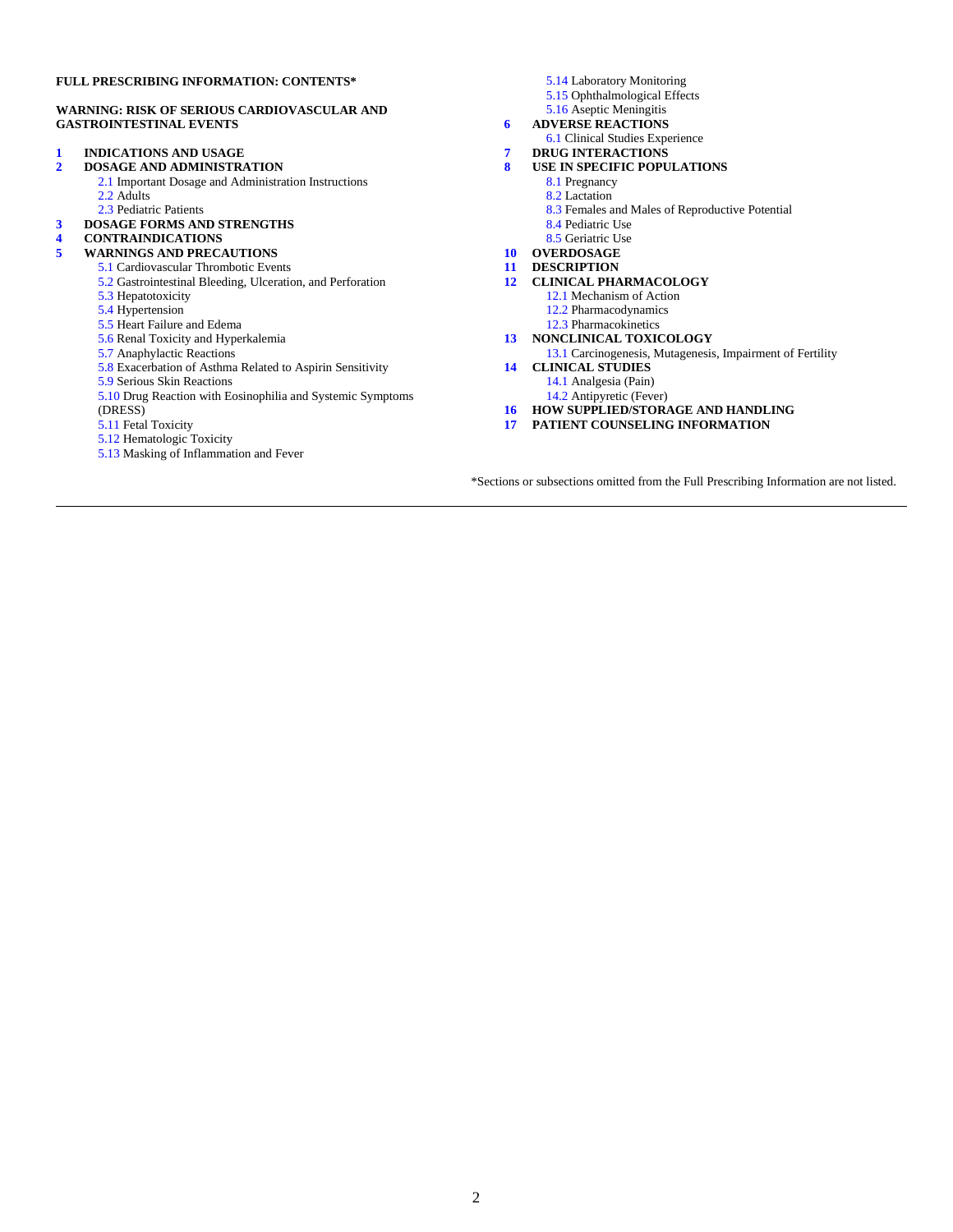# **WARNING: RISK OF SERIOUS CARDIOVASCULAR AND GASTROINTESTINAL EVENTS**

# *U***Cardiovascular Thrombotic Events**

**•Non-steroidal anti-inflammatory drugs (NSAIDs) cause an increased risk of serious cardiovascular thrombotic events, including myocardial infarction and stroke, which can be fatal. This risk may occur early in treatment and may increase with duration of use.** *[see Warnings and Precautions [\(5.1\)](#page-3-0)]***.**

**•CALDOLOR is contraindicated in the setting of coronary artery bypass graft (CABG) surgery** *[see Contraindications [\(4\)](#page-3-1) and Warnings and Precautions [\(5.1\)](#page-3-0)]***.**

# *U***Gastrointestinal Bleeding, Ulceration and Perforation**

**•NSAIDs cause an increased risk of serious gastrointestinal (GI) adverse events including bleeding, ulceration, and perforation of the stomach or intestines, which can be fatal. These events can occur at any time during use and without warning symptoms. Elderly patients and patients with a prior history of peptic ulcer disease and/or GI bleeding are at greater risk for serious GI events** *[see Warnings and Precautions [\(5.2\)](#page-4-0)]***.**

# <span id="page-2-0"></span>**1 INDICATIONS AND USAGE**

CALDOLOR is indicated in adults and pediatric patients six months and older for the:

- management of mild to moderate pain and the management of moderate to severe pain as an adjunct to opioid analgesics
- reduction of fever

# <span id="page-2-2"></span>**2 DOSAGE AND ADMINISTRATION**

# <span id="page-2-3"></span>**2.1 Important Dosage and Administration Instructions**

Use the lowest effective dosage for the shortest duration consistent with individual patient treatment goals [*see Warnings and Precautions [\(5\)](#page-3-4)*].

After observing the response to initial therapy with CALDOLOR, the dose and frequency should be adjusted to suit an individual patient's needs. Do not exceed 3200 mg total daily dose in adults. Do not exceed 40 mg/kg or 2,400 mg, whichever is less, total daily dose in pediatric patients less than 17 years of age.

To reduce the risk of renal adverse reactions, patients must be well hydrated prior to administration of CALDOLOR.

CALDOLOR injection 800 mg/8 mL (100 mg/mL) vials MUST BE DILUTED prior to administration. Dilute to a final concentration of 4 mg/mL or less. Appropriate diluents include 0.9% Sodium Chloride Injection USP (normal saline), 5% Dextrose Injection USP (D5W), or Lactated Ringers Solution.

- 100 mg dose: Dilute 1 mL of CALDOLOR in at least 100 mL of diluent
- 200 mg dose: Dilute 2 mL of CALDOLOR in at least 100 mL of diluent
- 400 mg dose: Dilute 4 mL of CALDOLOR in at least 100 mL of diluent
- 800 mg dose: Dilute 8 mL of CALDOLOR in at least 200 mL of diluent

CALDOLOR injection 800 mg/200 mL (4 mg/mL) polypropylene flexible bags are ready to use, intended for 800 mg doses only.

For weight-based dosing at 10 mg/kg ensure that the concentration of CALDOLOR is 4 mg/mL or less.

Visually inspect parenteral drug products for particulate matter and discoloration prior to administration, whenever solution and container permit. If visibly opaque particles, discoloration or other foreign particulates are observed, the solution should not be used.

Diluted solutions are stable for up to 24 hours at ambient temperature (approximately  $20^{\circ}$  C to  $25^{\circ}$  C) and room lighting.

# <span id="page-2-1"></span>**2.2 Adults**

For Analgesia (pain):

The dose is 400 mg to 800 mg intravenously every 6 hours as necessary. Infusion time must be at least 30 minutes. Maximum daily dose is 3,200 mg.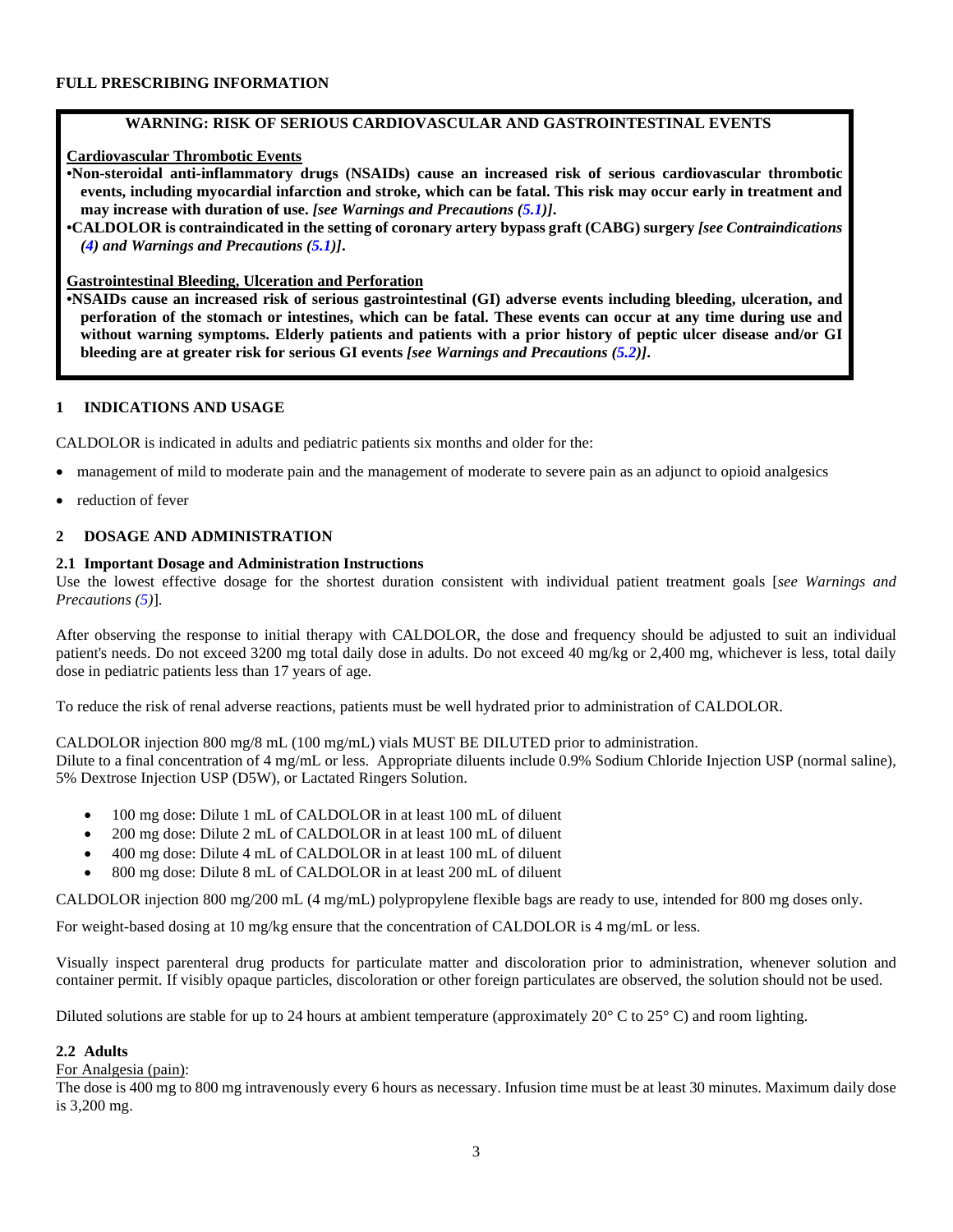# For Fever:

The dose is 400 mg intravenously, followed by 400 mg every 4 to 6 hours or 100 mg to 200 mg every 4 hours as necessary. Infusion time must be at least 30 minutes. Maximum daily dose is 3,200 mg.

# <span id="page-3-2"></span>**2.3 Pediatric Patients**

# For Analgesia (pain) and Fever:

*Ages 12 to 17 years* 

The dose is 400 mg intravenously every 4 to 6 hours as necessary. Infusion time must be at least 10 minutes. Maximum daily dose is 2,400 mg.

# *Ages 6 months to 12 years*

The dose is 10 mg/kg intravenously up to a maximum single dose of 400 mg every 4 to 6 hours as necessary. Infusion time must be at least 10 minutes. Maximum daily dose is 40 mg/kg or 2,400 mg, whichever is less.

# **Pediatric Dosing as Necessary for Fever and Pain**

| Age Group                      | Dose.                     | Dosing Interval       | Min infusion time | Max daily dose        |  |
|--------------------------------|---------------------------|-----------------------|-------------------|-----------------------|--|
| 6 months to less than 12 years | 10 mg/kg up to 400 mg max | Every 4 to 6 hours as | 10 minutes        | $*40$ mg/kg or        |  |
|                                |                           | necessary             |                   | $2,400 \,\mathrm{mg}$ |  |
| 12 to 17 years                 |                           | Every 4 to 6 hours as | 10 minutes        |                       |  |
|                                | $400 \text{ mg}$          | necessary             |                   | $2,400$ mg            |  |

<span id="page-3-3"></span>\* Maximum daily dose is 40 mg/kg or 2,400 mg, whichever is less

# **3 DOSAGE FORMS AND STRENGTHS**

CALDOLOR (ibuprofen injection) is a clear, colorless, non-pyrogenic, aqueous solution intended for intravenous use available in following strengths:

- 800 mg/8 mL (100 mg/mL) single dose vial
- 800 mg/200 mL (4 mg/mL) single dose, ready-to-use, polypropylene, flexible bag

# <span id="page-3-1"></span>**4 CONTRAINDICATIONS**

CALDOLOR is contraindicated in the following patients:

- Known hypersensitivity (e.g., anaphylactic reactions and serious skin reactions) to ibuprofen or any components of the drug product [*see Warnings and Precautions [\(5.7,](#page-5-2) [5.9\)](#page-5-4)*]
- History of asthma, urticaria, or other allergic-type reactions after taking aspirin or other NSAIDs. Severe, sometimes fatal, anaphylactic reactions to NSAIDs have been reported in such patients [*see Warnings and Precautions [\(5.7,](#page-5-2) [5.8\)](#page-5-3)*]
- In the setting of coronary artery bypass graft (CABG) surgery [*see Warnings and Precautions [\(5.1\)](#page-3-0)*]

# <span id="page-3-4"></span>**5 WARNINGS AND PRECAUTIONS**

# <span id="page-3-0"></span>**5.1 Cardiovascular Thrombotic Events**

Clinical trials of several COX-2 selective and nonselective NSAIDs of up to three years duration have shown an increased risk of serious cardiovascular (CV) thrombotic events, including myocardial infarction (MI) and stroke, which can be fatal. Based on available data, it is unclear that the risk for CV thrombotic events is similar for all NSAIDs. The relative increase in serious CV thrombotic events over baseline conferred by NSAID use appears to be similar in those with and without known CV disease or risk factors for CV disease. However, patients with known CV disease or risk factors had a higher absolute incidence of excess serious CV thrombotic events, due to their increased baseline rate. Some observational studies found that this increased risk of serious CV thrombotic events began as early as the first weeks of treatment. The increase in CV thrombotic risk has been observed most consistently at higher doses.

To minimize the potential risk for an adverse CV event in NSAID-treated patients, use the lowest effective dose for the shortest duration possible. Physicians and patients should remain alert for the development of such events, throughout the entire treatment course, even in the absence of previous CV symptoms. Patients should be informed about the symptoms of serious CV events and the steps to take if they occur.

There is no consistent evidence that concurrent use of aspirin mitigates the increased risk of serious CV thrombotic events associated with NSAID use. The concurrent use of aspirin and an NSAID, such as ibuprofen, increases the risk of serious gastrointestinal (GI) events [*see Warnings and Precautions [\(5.2](#page-4-0)*)].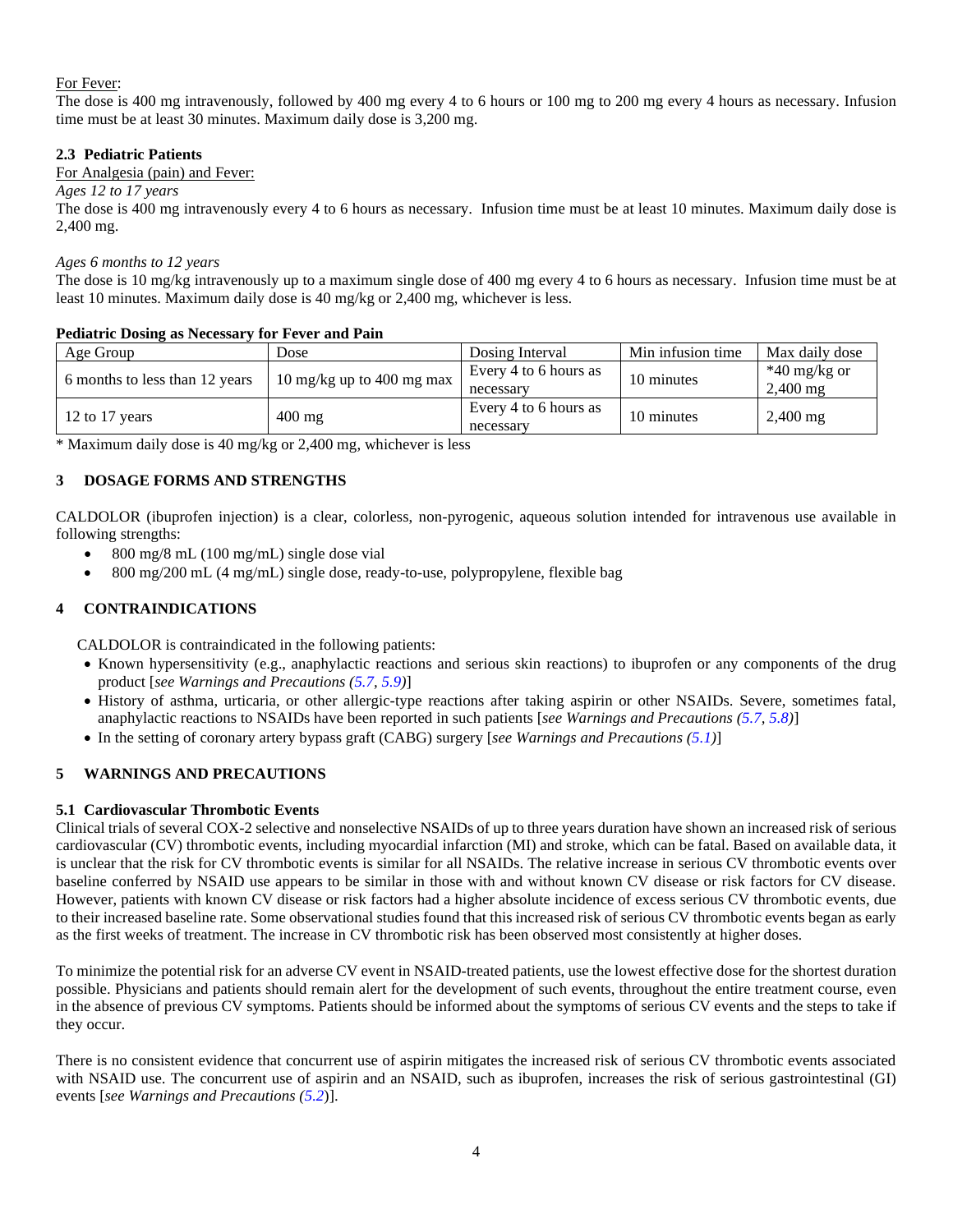# Status Post Coronary Artery Bypass Graft (CABG) Surgery

Two large, controlled clinical trials of a COX-2 selective NSAID for the treatment of pain in the first 10-14 days following CABG surgery found an increased incidence of myocardial infarction and stroke. NSAIDs are contraindicated in the setting of CABG *[see Contraindications [\(4\)](#page-3-1)]*.

# Post-MI Patients

Observational studies conducted in the Danish National Registry have demonstrated that patients treated with NSAIDs in the post-MI period were at increased risk of reinfarction, CV-related death, and all-cause mortality beginning in the first week of treatment. In this same cohort, the incidence of death in the first year post-MI was 20 per 100 person years in NSAID-treated patients compared to 12 per 100 person years in non-NSAID exposed patients. Although the absolute rate of death declined somewhat after the first year post-MI, the increased relative risk of death in NSAID users persisted over at least the next four years of follow-up.

Avoid the use of CALDOLOR in patients with a recent MI unless the benefits are expected to outweigh the risk of recurrent CV thrombotic events. If CALDOLOR is used in patients with a recent MI, monitor patients for signs of cardiac ischemia.

# <span id="page-4-0"></span>**5.2 Gastrointestinal Bleeding, Ulceration, and Perforation**

NSAIDs, including ibuprofen, cause serious gastrointestinal (GI) adverse events including inflammation, bleeding, ulceration, and perforation of the esophagus, stomach, small intestine, or large intestine, which can be fatal. These serious adverse events can occur at any time, with or without warning symptoms, in patients treated with NSAIDs. Only one in five patients who develop a serious upper GI adverse event on NSAID therapy is symptomatic. Upper GI ulcers, gross bleeding, or perforation caused by NSAIDs occurred in approximately 1% of patients treated for 3-6 months and in about 2%-4% of patients treated for one year. However, even short-term therapy is not without risk.

### Risk Factors for GI Bleeding, Ulceration and Perforation

Patients with a prior history of peptic ulcer disease and/or GI bleeding who used NSAIDs had a greater than 10-fold increased risk for developing a GI bleed compared to patients without these risk factors. Other factors that increase the risk of GI bleeding in patients treated with NSAIDs include longer duration of NSAID therapy; concomitant use of oral corticosteroids, aspirin, anticoagulants, or selective serotonin reuptake inhibitors (SSRIs); smoking; use of alcohol; older age; and poor general health status. Most postmarketing reports of fatal GI events occurred in elderly or debilitated patients. Additionally, patients with advanced liver disease and/or coagulopathy are at increased risk for GI bleeding.

# Strategies to Minimize the GI Risks in NSAID-treated patients:

- Use the lowest effective dosage for the shortest possible duration.
- Avoid administration of more than one NSAID at a time.
- Avoid use in patients at higher risk unless benefits are expected to outweigh the increased risk of bleeding. For such patients, as well as those with active GI bleeding, consider alternate therapies other than NSAIDs.
- Remain alert for signs and symptoms of GI ulceration and bleeding during NSAID therapy.
- If a serious GI adverse event is suspected, promptly initiate evaluation and treatment, and discontinue CALDOLOR until a serious GI adverse event is ruled out.
- In the setting of concomitant use of low-dose aspirin for cardiac prophylaxis, monitor patients more closely for evidence of GI bleeding [*see Drug Interactions [\(7\)](#page-8-0)*].

# <span id="page-4-1"></span>**5.3 Hepatotoxicity**

Elevations of ALT or AST (three or more times the upper limit of normal [ULN]) have been reported in approximately 1% of NSAIDtreated patients in clinical trials. In addition, rare, sometimes fatal, cases of severe hepatic injury, including fulminant hepatitis, liver necrosis, and hepatic failure have been reported.

Elevations of ALT or AST (less than three times ULN) may occur in up to 15% of patients treated with NSAIDs, including ibuprofen.

Inform patients of the warning signs and symptoms of hepatotoxicity (e.g., nausea, fatigue, lethargy, diarrhea, pruritus, jaundice, right upper quadrant tenderness, and "flu-like" symptoms). If clinical signs and symptoms consistent with liver disease develop, or if systemic manifestations occur (e.g., eosinophilia, rash, etc.), discontinue CALDOLOR immediately, and perform a clinical evaluation of the patient.

# <span id="page-4-2"></span>**5.4 Hypertension**

NSAIDs, including CALDOLOR, can lead to new onset of hypertension or worsening of preexisting hypertension, either of which may contribute to the increased incidence of CV events. Patients taking angiotensin converting enzyme (ACE) inhibitors, thiazide diuretics, or loop diuretics may have impaired response to these therapies when taking NSAIDs [*see Drug Interactions [\(7\)](#page-8-0)*].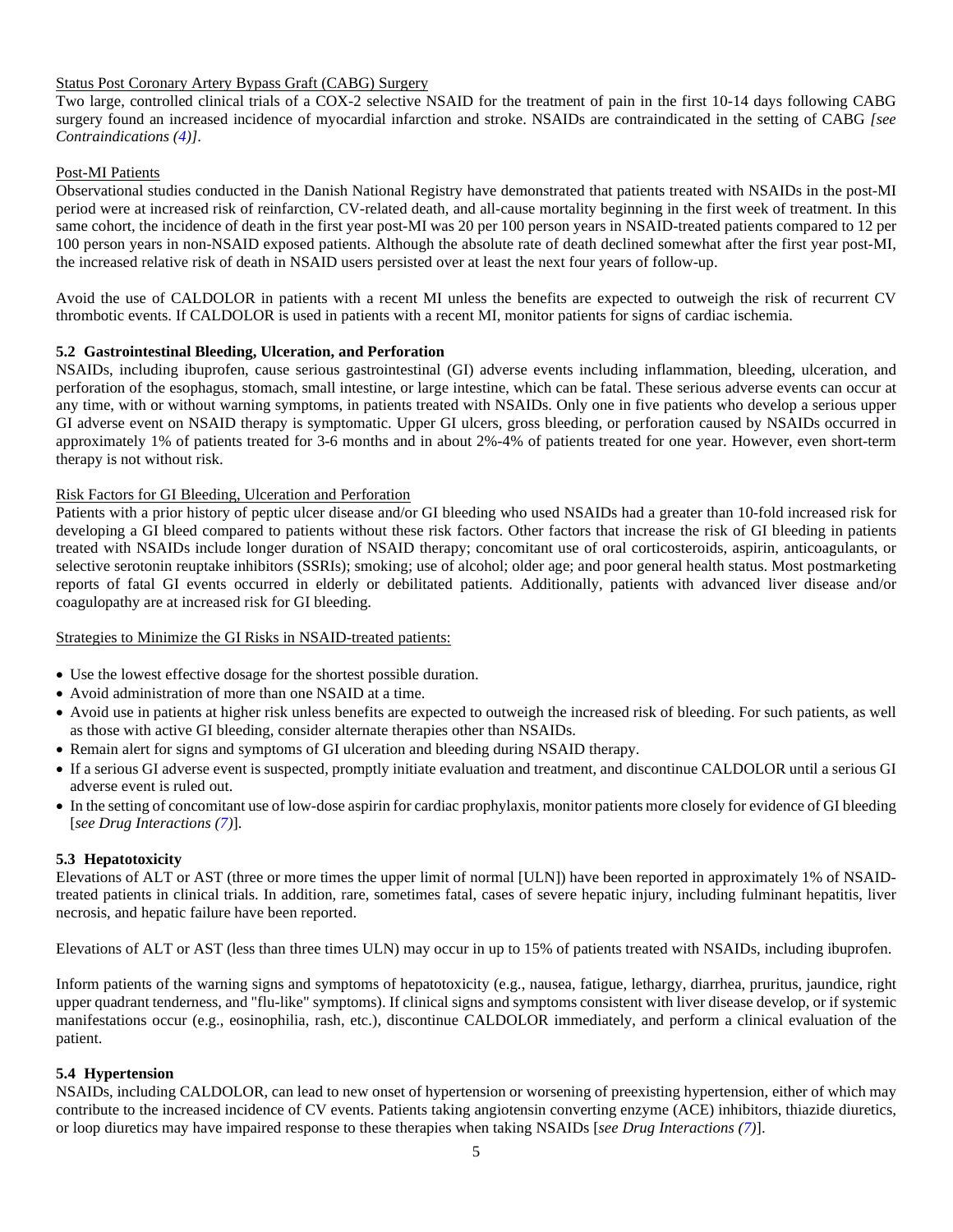Monitor blood pressure (BP) during the initiation of NSAID treatment and throughout the course of therapy.

# <span id="page-5-0"></span>**5.5 Heart Failure and Edema**

The Coxib and traditional NSAID Trialists' Collaboration meta-analysis of randomized controlled trials demonstrated an approximately two-fold increase in hospitalizations for heart failure in COX-2 selective-treated patients and nonselective NSAID-treated patients compared to placebo-treated patients. In a Danish National Registry study of patients with heart failure, NSAID use increased the risk of MI, hospitalization for heart failure, and death.

Additionally, fluid retention and edema have been observed in some patients treated with NSAIDs. Use of ibuprofen may blunt the CV effects of several therapeutic agents used to treat these medical conditions (e.g., diuretics, ACE inhibitors, or angiotensin receptor blockers [ARBs]) [*see Drug Interactions [\(7\)](#page-8-0)*].

Avoid the use of CALDOLOR in patients with severe heart failure unless the benefits are expected to outweigh the risk of worsening heart failure. If CALDOLOR is used in patients with severe heart failure, monitor patients for signs of worsening heart failure.

# <span id="page-5-1"></span>**5.6 Renal Toxicity and Hyperkalemia**

Renal Toxicity

Long-term administration of NSAIDs has resulted in renal papillary necrosis and other renal injury.

Renal toxicity has also been seen in patients in whom renal prostaglandins have a compensatory role in the maintenance of renal perfusion. In these patients, administration of an NSAID may cause a dose dependent reduction in prostaglandin formation and, secondarily, in renal blood flow, which may precipitate overt renal decompensation. Patients at greatest risk of this reaction are those with impaired renal function, dehydration, hypovolemia, heart failure, liver dysfunction, those taking diuretics and ACE inhibitors or ARBs, and the elderly. Discontinuation of NSAID therapy is usually followed by recovery to the pretreatment state.

No information is available from controlled clinical studies regarding the use of CALDOLOR in patients with advanced renal disease. The renal effects of CALDOLOR may hasten the progression of renal dysfunction in patients with preexisting renal disease.

Correct volume status in dehydrated or hypovolemic patients prior to initiating CALDOLOR. Monitor renal function in patients with renal or hepatic impairment, heart failure, dehydration, or hypovolemia during use of CALDOLOR [*see Drug Interactions [\(7\)](#page-8-0)*]. Avoid the use of CALDOLOR in patients with advanced renal disease unless the benefits are expected to outweigh the risk of worsening renal function. If CALDOLOR is used in patients with advanced renal disease, monitor patients for signs of worsening renal function.

# Hyperkalemia

Increases in serum potassium concentration, including hyperkalemia, have been reported with use of NSAIDs, even in some patients without renal impairment. In patients with normal renal function, these effects have been attributed to a hyporeninemichypoaldosteronism state.

# <span id="page-5-2"></span>**5.7 Anaphylactic Reactions**

Ibuprofen has been associated with anaphylactic reactions in patients with and without known hypersensitivity to ibuprofen and in patients with aspirin-sensitive asthma [see *Contraindications [\(4\)](#page-3-1) and Warnings and Precautions [\(5.8\)](#page-5-3)*].

Seek emergency help if anaphylactic reaction occurs.

# <span id="page-5-3"></span>**5.8 Exacerbation of Asthma Related to Aspirin Sensitivity**

A subpopulation of patients with asthma may have aspirin-sensitive asthma which may include chronic rhinosinusitis complicated by nasal polyps; severe, potentially fatal bronchospasm; and/or intolerance to aspirin and other NSAIDs. Because cross-reactivity between aspirin and other NSAIDs has been reported in such aspirin-sensitive patients, CALDOLOR is contraindicated in patients with this form of aspirin sensitivity [*see Contraindications [\(4\)](#page-3-1)*]. When CALDOLOR is used in patients with preexisting asthma (without known aspirin sensitivity), monitor patients for changes in the signs and symptoms of asthma.

# <span id="page-5-4"></span>**5.9 Serious Skin Reactions**

NSAIDs, including ibuprofen, can cause serious skin adverse reactions such as exfoliative dermatitis, Stevens-Johnson Syndrome (SJS), and toxic epidermal necrolysis (TEN), which can be fatal. These serious events may occur without warning. Inform patients about the signs and symptoms of serious skin reactions, and to discontinue the use of CALDOLOR at the first appearance of skin rash or any other sign of hypersensitivity. CALDOLOR is contraindicated in patients with previous serious skin reactions to NSAIDs [*see Contraindications [\(4\)](#page-3-1)*].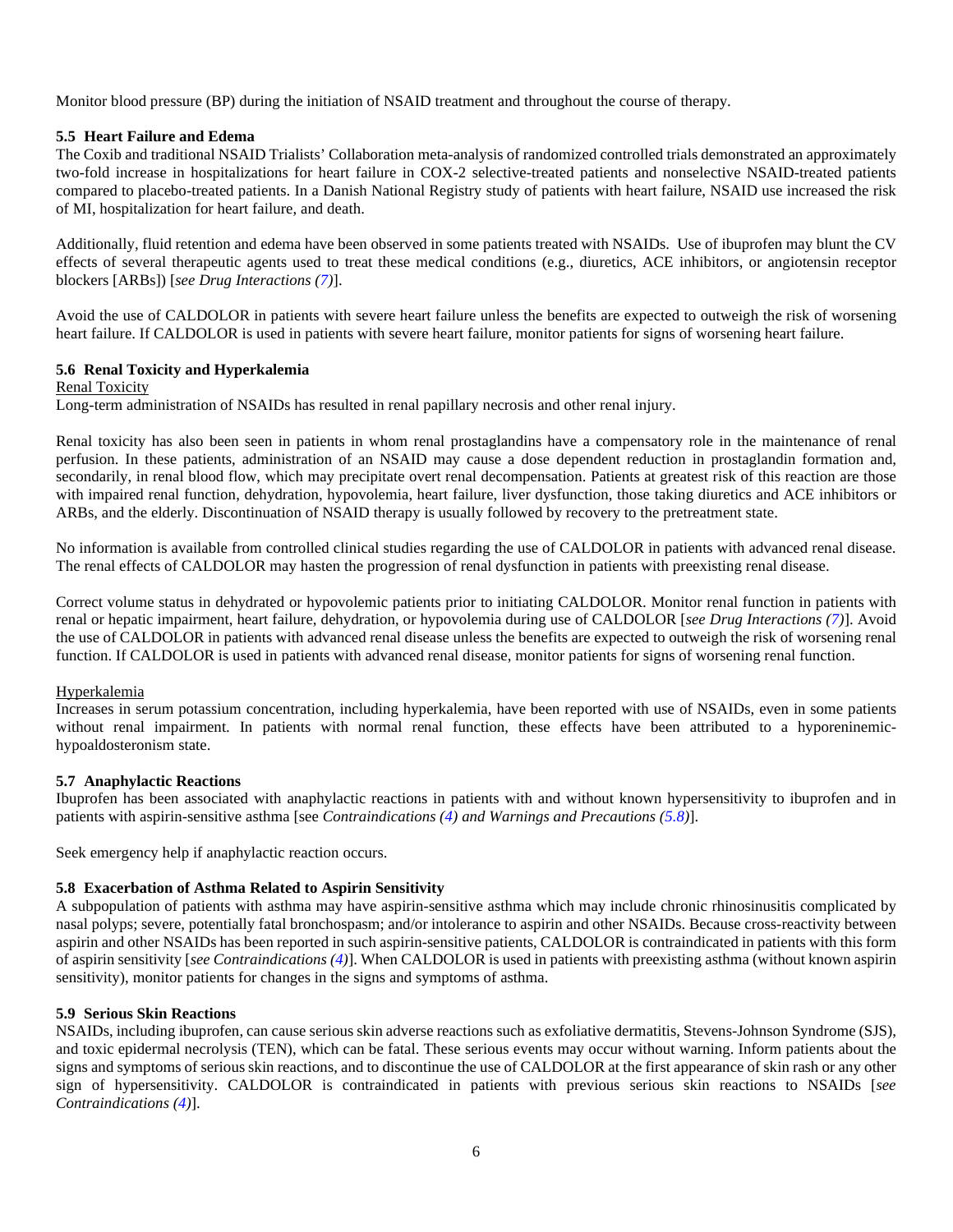### <span id="page-6-0"></span>**5.10 Drug Reaction with Eosinophilia and Systemic Symptoms (DRESS)**

Drug Reaction with Eosinophilia and Systemic Symptoms (DRESS) has been reported in patients taking NSAIDs such as CALDOLOR. Some of these events have been fatal or life-threatening. DRESS typically, although not exclusively, presents with fever, rash, lymphadenopathy, and/or facial swelling. Other clinical manifestations may include hepatitis, nephritis, hematological abnormalities, myocarditis, or myositis. Sometimes symptoms of DRESS may resemble an acute viral infection. Eosinophilia is often present. Because this disorder is variable in its presentation, other organ systems not noted here may be involved. It is important to note that early manifestations of hypersensitivity, such as fever or lymphadenopathy, may be present even though rash is not evident. If such signs or symptoms are present, discontinue CALDOLOR and evaluate the patient immediately.

# **5.11 Fetal Toxicity**

# Premature Closure of Fetal Ductus Arteriosus

Avoid use of NSAIDs, including CALDOLOR, in pregnant women at about 30 weeks gestation and later. NSAIDs, including CALDOLOR, increase the risk of premature closure of the fetal ductus arteriosus at approximately this gestational age.

#### Oligohydramnios/Neonatal Renal Impairment

Use of NSAIDs, including CALDOLOR, at about 20 weeks gestation or later in pregnancy may cause fetal renal dysfunction leading to oligohydramnios and, in some cases, neonatal renal impairment. These adverse outcomes are seen, on average, after days to weeks of treatment, although oligohydramnios has been infrequently reported as soon as 48 hours after NSAID initiation.

Oligohydramnios is often, but not always, reversible with treatment discontinuation. Complications of prolonged oligohydramnios may, for example, include limb contractures and delayed lung maturation. In some postmarketing cases of impaired neonatal renal function, invasive procedures such as exchange transfusion or dialysis were required.

If NSAID treatment is necessary between about 20 weeks and 30 weeks gestation, limit CALDOLOR use to the lowest effective dose and shortest duration possible. Consider ultrasound monitoring of amniotic fluid if CALDOLOR treatment extends beyond 48 hours. Discontinue CALDOLOR if oligohydramnios occurs and follow up according to clinical practice [*see Use in Specific Populations (8.1)*].

#### **5.12 Hematologic Toxicity**

Anemia has occurred in NSAID-treated patients. This may be due to occult or gross GI blood loss, fluid retention, or an incompletely described effect on erythropoiesis. If a patient treated with CALDOLOR has any signs or symptoms of anemia, monitor hemoglobin or hematocrit.

NSAIDs, including CALDOLOR may increase the risk of bleeding events. Co-morbid conditions such as coagulation disorder, concomitant use of warfarin, other anticoagulants, antiplatelet agents (e.g., aspirin), serotonin reuptake inhibitors (SSRIs) and serotonin norepinephrine reuptake inhibitors (SNRIs) may increase this risk. Monitor these patients for signs of bleeding [*see Drug Interactions [\(7\)](#page-8-0)*].

CALDOLOR must be diluted prior to use. Infusion of the drug product without dilution can cause hemolysis *[see Dosage and Administration [\(2.1\)](#page-2-2)]*.

#### <span id="page-6-1"></span>**5.13 Masking of Inflammation and Fever**

The pharmacological activity of CALDOLOR in reducing inflammation, and possibly fever, may diminish the utility of diagnostic signs in detecting infections.

#### <span id="page-6-2"></span>**5.14 Laboratory Monitoring**

Because serious GI bleeding, hepatotoxicity, and renal injury can occur without warning symptoms or signs, consider monitoring patients on long-term NSAID treatment with a CBC and a chemistry profile periodically [*see Warnings and Precautions [\(5.2,](#page-4-0) [5.3,](#page-4-1) [5.6\)](#page-5-1)*].

## <span id="page-6-3"></span>**5.15 Ophthalmological Effects**

Blurred or diminished vision, scotomata, and changes in color vision have been reported with oral ibuprofen. Discontinue ibuprofen if a patient develops such complaints, and refer the patient for an ophthalmologic examination that includes central visual fields and color vision testing.

# <span id="page-6-4"></span>**5.16 Aseptic Meningitis**

Aseptic meningitis with fever and coma has been observed in patients on oral ibuprofen therapy. Although it is probably more likely to occur in patients with systemic lupus erythematosus and related connective tissue diseases, it has been reported in patients who do not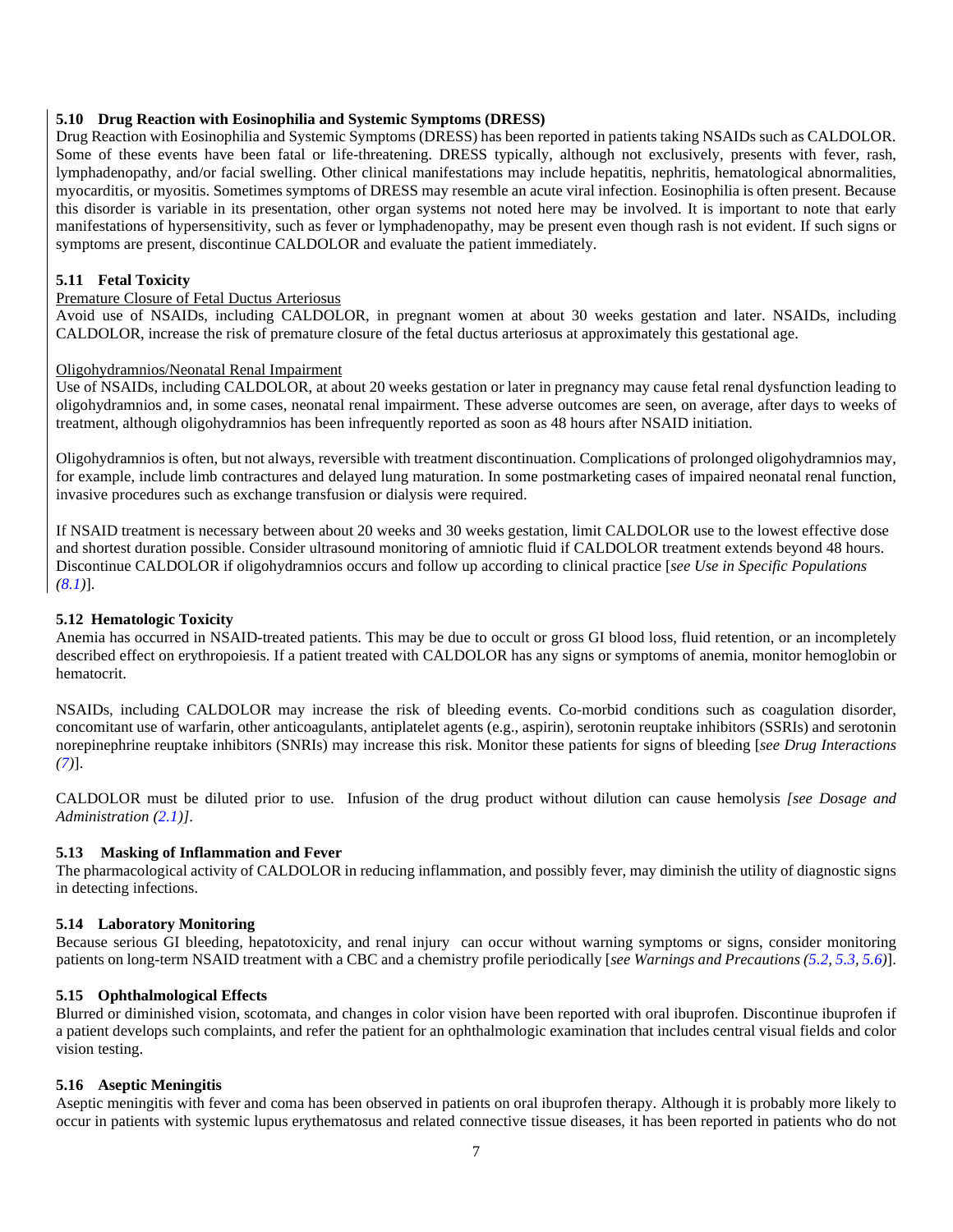have underlying chronic disease. If signs or symptoms of meningitis develop in a patient on ibuprofen, give consideration to whether or not the signs or symptoms are related to ibuprofen therapy.

# <span id="page-7-0"></span>**6 ADVERSE REACTIONS**

The following serious adverse reactions are discussed in greater detail in other sections of the labeling:

- Cardiovascular Thrombotic Events [*see Warnings and Precautions [\(5.1\)](#page-3-0)*]
- GI Bleeding, Ulceration and Perforation [*see Warnings and Precautions [\(5.2\)](#page-4-0)*]
- Hepatotoxicity [*see Warnings and Precautions [\(5.3\)](#page-4-1)*]
- Hypertension [*see Warnings and Precaution[s \(5.4\)](#page-4-2)*]
- Heart Failure and Edema [*see Warnings and Precautions [\(5.5\)](#page-5-0)*]
- Renal Toxicity and Hyperkalemia [*see Warnings and Precautions [\(5.6\)](#page-5-1)*]
- Anaphylactic reactions [*see Warnings and Precautions [\(5.7\)](#page-5-2)*]
- Serious Skin Reactions [*see Warnings and Precautions [\(5.9\)](#page-5-4)*]
- Hematologic Toxicity [*see Warnings and Precautions [\(5.11\)](#page-6-0)*]

### <span id="page-7-1"></span>**6.1 Clinical Trials Experience**

Because clinical trials are conducted under widely varying conditions, adverse reaction rates observed in the clinical trials of a drug cannot be compared directly to rates in the clinical trials of another drug and may not reflect the rates observed in practice.

#### Adult Population

During clinical development, 560 patients were exposed to CALDOLOR, 438 in pain and 122 with fever. In the pain studies, CALDOLOR was started intra-operatively and administered at a dose of 400 mg or 800 mg every six hours for up to three days. In the fever studies, CALDOLOR was administered at doses of 100 mg, 200 mg, or 400 mg every four or six hours for up to 3 days. The most frequent type of adverse reaction occurring with oral ibuprofen is gastrointestinal.

#### *Pain Studies*

The incidence rates of adverse reactions listed in the following table were derived from multi-center, controlled clinical studies in postoperative patients comparing CALDOLOR to placebo in patients also receiving morphine as needed for post-operative pain.

| <b>Table 1: Post-operative Patients with Adverse Reactions</b> |                                                   |                                |                |  |  |
|----------------------------------------------------------------|---------------------------------------------------|--------------------------------|----------------|--|--|
|                                                                | Observed in $\geq$ 3% of Patients in any CALDOLOR |                                |                |  |  |
| <b>Treatment Group in Pain Studies*</b>                        |                                                   |                                |                |  |  |
|                                                                | <b>CALDOLOR</b>                                   |                                |                |  |  |
|                                                                | 400 mg                                            | 800 mg                         | <b>Placebo</b> |  |  |
| Event                                                          | $(N=134)$                                         | $(N=304)$                      | $(N=287)$      |  |  |
| Any Reaction                                                   | 118 (88%)                                         | 260 (86%)                      | 258 (90%)      |  |  |
| Nausea                                                         | 77 (57%)                                          | 161 (53%)                      | 179 (62%)      |  |  |
| Vomiting                                                       | 30 (22%)                                          | 46 (15%)                       | 50 (17%)       |  |  |
| Flatulence                                                     | 10(7%)                                            | 49 (16%)                       | 44 (15%)       |  |  |
| Headache                                                       | 12 (9%)                                           | 35 (12%)                       | 31 (11%)       |  |  |
| Hemorrhage                                                     | 13 (10%)                                          | 13 (4%)                        | 16(6%)         |  |  |
| <b>Dizziness</b>                                               | 8(6%)                                             | 13 (4%)                        | 5(2%)          |  |  |
| Edema peripheral                                               | $1(1\%)$                                          | 9(3%)                          | $4(1\%)$       |  |  |
| Urinary retention                                              | 7(5%)                                             | 10(3%)                         | 10(3%)         |  |  |
| Anemia                                                         | 5(4%)                                             | 7(2%)                          | 6(2%)          |  |  |
| Decreased hemoglobin                                           | 4(3%)                                             | 6(2%)                          | 3(1%)          |  |  |
| Dyspepsia                                                      | 6(4%)                                             | $4(1\%)$                       | $2(1\%)$       |  |  |
| Wound hemorrhage                                               | 4 (3%)                                            | $4(1\%)$                       | $4(1\%)$       |  |  |
| Abdominal discomfort                                           | 4 (3%)                                            | $2 (< 1\%)$                    | 0              |  |  |
| Cough                                                          | 4(3%)                                             | $2(1\%)$                       | $1(1\%)$       |  |  |
| Hypokalemia                                                    | 5(4%)                                             | $3 \left( \frac{1}{6} \right)$ | 8(3%)          |  |  |

\* All patients received concomitant morphine during these studies.

#### *Fever Studies*

Fever studies were conducted in febrile hospitalized patients with malaria and febrile hospitalized patients with varying causes of fever. In hospitalized febrile patients with malaria, the adverse reactions observed in at least two CALDOLOR-treated patients included abdominal pain and nasal congestion.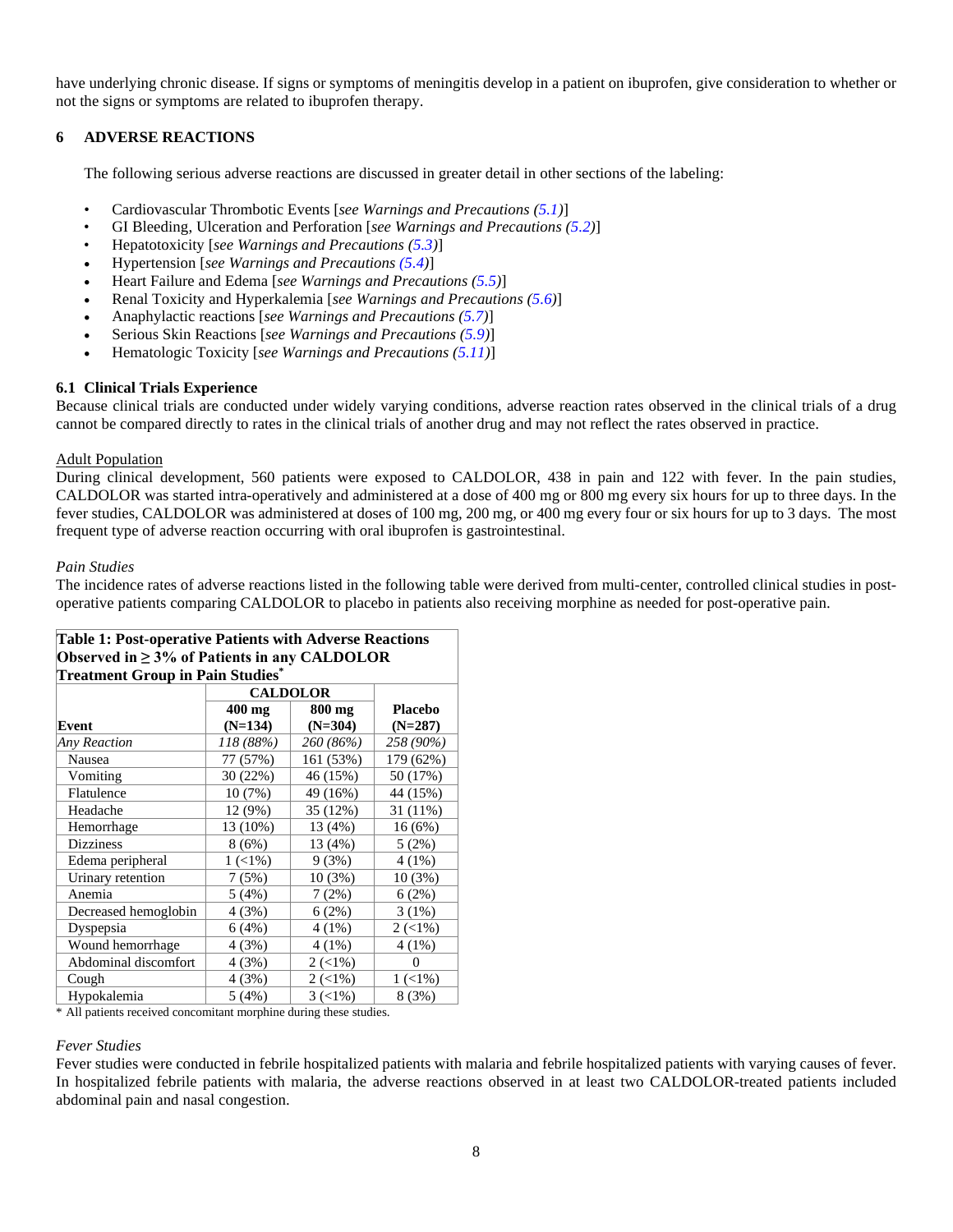In hospitalized febrile patients (all causes), adverse reactions observed in more than two patients in any given treatment group are presented in the table below.

| <b>All-Cause Fever Study</b> |                  |           |                   |                |
|------------------------------|------------------|-----------|-------------------|----------------|
|                              | <b>CALDOLOR</b>  |           |                   |                |
|                              | $100 \text{ mg}$ | $200$ mg  | $400$ mg          | <b>Placebo</b> |
| Event                        | $N=30$           | $N=30$    | $N=31$            | $N=28$         |
| Any Reaction                 | 27 (87%)         | 25 (83%)  | 23 (74%)          | 25 (89%)       |
| Anemia                       | 5 (17%)          | 6(20%)    | 11 (36%)          | 4 (14%)        |
| Eosinophilia                 | 7(23%)           | 7(23%)    | 8(26%)            | 7(25%)         |
| Hypokalemia                  | 4(13%)           | 4(13%)    | 6(19%)            | 5(18%)         |
| Hypoproteinemia              | $3(10\%)$        | O         | 4(13%)            | 2(7%)          |
| Neutropenia                  | 2(7%)            | 2(7%)     | 4 (13%)           | 2(7%)          |
| Blood urea increased         | 0                | 0         | $3(10\%)$         | 0              |
| Hypernatremia                | 2(7%)            | $\Omega$  | $3(10\%)$         | 0              |
| Hypertension                 | 0                | 0         | $3(10\%)$         | 0              |
| Hypoalbuminemia              | $3(10\%)$        | 1(3%)     | $3(10\%)$         | 1(4%)          |
| Hypotension                  | 0                | 2(7%)     | $3(10\%)$         | 1(4%)          |
| Diarrhea                     | $3(10\%)$        | $3(10\%)$ | 2(7%)             | 2(7%)          |
| Pneumonia bacterial          | $3(10\%)$        | 1(3%)     | 2(7%)             |                |
| Blood LDH increased          | $3(10\%)$        | 2(7%)     | 1(3%)             | $1(4\%)$       |
| Thrombocythemia              | $3(10\%)$        | 2(7%)     | 1(3%)             | 0              |
| Bacteremia                   | 4 (13%)          | $\theta$  | $\mathbf{\Omega}$ | 0              |

**Table 2: Patients with Adverse Reactions Observed in ≥ 3% of Patients in any CALDOLOR Treatment Group in** 

# Pediatric Population

A total of 143 pediatric patients ages 6 months and older have received CALDOLOR in controlled clinical trials. The most common adverse reactions (incidence greater than or equal to 2%) in pediatric patients treated with CALDOLOR were infusion site pain, vomiting, nausea, anemia and headache.

# <span id="page-8-0"></span>**7 DRUG INTERACTIONS**

See Table 3 for clinically significant drug interactions with ibuprofen.

<span id="page-8-1"></span>

|  |  | Table 3: Clinically Significant Drug Interactions with Ibuprofen |  |
|--|--|------------------------------------------------------------------|--|
|  |  |                                                                  |  |

|                     | <b>Drugs That Interfere with Hemostasis</b>                                                                                                                                                                                                                                                                  |
|---------------------|--------------------------------------------------------------------------------------------------------------------------------------------------------------------------------------------------------------------------------------------------------------------------------------------------------------|
| Clinical<br>Impact: | Ibuprofen and anticoagulants such as warfarin have a synergistic effect on bleeding. The concomitant use of<br>ibuprofen and anticoagulants have an increased risk of serious bleeding compared to the use of either drug<br>alone.                                                                          |
|                     | Serotonin release by platelets plays an important role in hemostasis. Case-control and cohort epidemiological<br>$\bullet$<br>studies showed that concomitant use of drugs that interfere with serotonin reuptake and an NSAID may<br>potentiate the risk of bleeding more than an NSAID alone.              |
| Intervention:       | Monitor patients with concomitant use of CALDOLOR with anticoagulants (e.g., warfarin), antiplatelet agents (e.g.,<br>aspirin), selective serotonin reuptake inhibitors (SSRIs), and serotonin norepinephrine reuptake inhibitors (SNRIs)<br>for signs of bleeding [see Warnings and Precautions $(5.11)$ ]. |
| <b>Aspirin</b>      |                                                                                                                                                                                                                                                                                                              |
| Clinical            | Pharmacodynamic (PD) studies have demonstrated interference with the antiplatelet activity of aspirin when                                                                                                                                                                                                   |
| Impact:             | ibuprofen 400 mg, given three times daily, is administered with enteric-coated low-dose aspirin. The interaction                                                                                                                                                                                             |
|                     | exists even following a once-daily regimen of ibuprofen 400 mg, particularly when ibuprofen is dosed prior to                                                                                                                                                                                                |
|                     | aspirin. The interaction is alleviated if immediate-release low-dose aspirin is dosed at least 2 hours prior to a once                                                                                                                                                                                       |
|                     | daily regimen of ibuprofen; however, this finding cannot be extended to enteric-coated low-dose aspirin [see                                                                                                                                                                                                 |
|                     | Clinical Pharmacology $(12.2)$ ].                                                                                                                                                                                                                                                                            |
|                     | Controlled clinical studies showed that the concomitant use of NSAIDs and analgesic doses of aspirin does not                                                                                                                                                                                                |
|                     | produce any greater therapeutic effect than the use of NSAIDs alone. In a clinical study, the concomitant use of an                                                                                                                                                                                          |
|                     | NSAID and aspirin was associated with a significantly increased incidence of GI adverse reactions as compared to<br>use of the NSAID alone [see Warnings and Precautions $(5.2)$ ].                                                                                                                          |
| Intervention:       | Because there may be an increased risk of cardiovascular events due to the interference of ibuprofen with the                                                                                                                                                                                                |
|                     | antiplatelet effect of aspirin, for patients taking low-dose aspirin for cardioprotection who require analgesics,                                                                                                                                                                                            |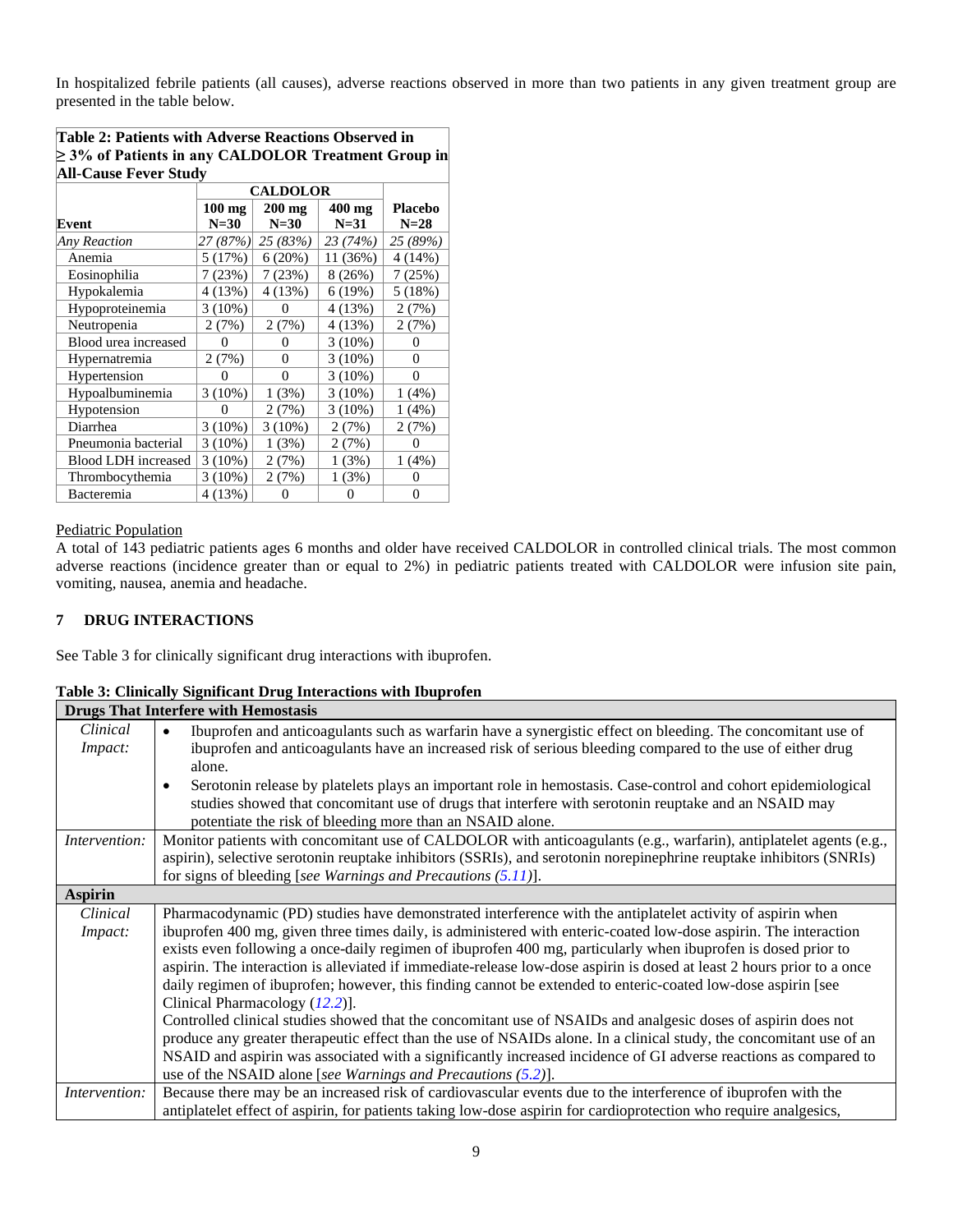<span id="page-9-0"></span>

| consider use of an NSAID that does not interfere with the antiplatelet effect of aspirin, or non-NSAID analgesics,<br>where appropriate.<br>Concomitant use of CALDOLOR and analgesic doses of aspirin is not generally recommended because of the<br>increased risk of bleeding [see Warnings and Precautions (5.11)].<br>CALDOLOR is not a substitute for low dose aspirin for cardiovascular protection.<br><b>ACE Inhibitors, Angiotensin Receptor Blockers, and Beta-Blockers</b><br>Clinical<br>NSAIDs may diminish the antihypertensive effect of angiotensin converting enzyme (ACE) inhibitors,<br>$\bullet$<br>Impact:<br>angiotensin receptor blockers (ARBs), or beta-blockers (including propranolol).<br>In patients who are elderly, volume-depleted (including those on diuretic therapy), or have renal impairment,<br>$\bullet$<br>co-administration of an NSAID with ACE inhibitors or ARBs may result in deterioration of renal function,<br>including possible acute renal failure. These effects are usually reversible.<br>Intervention:<br>• During concomitant use of CALDOLOR and ACE-inhibitors, ARBs, or beta- blockers, monitor blood pressure to<br>ensure that the desired blood pressure is obtained.<br>• During concomitant use of CALDOLOR and ACE-inhibitors or ARBs in patients who are elderly, volume-<br>depleted, or have impaired renal function, monitor for signs of worsening renal function [see Warnings and<br>Precautions $(5.6)$ ].<br>• When these drugs are administered concomitantly, patients should be adequately hydrated. Assess renal function<br>at the beginning of the concomitant treatment and periodically thereafter.<br><b>Diuretics</b><br>Clinical<br>Clinical studies, as well as post-marketing observations, showed that NSAIDs reduced the natriuretic effect of loop<br>diuretics (e.g., furosemide) and thiazide diuretics in some patients. This effect has been attributed to the NSAID<br>Impact:<br>inhibition of renal prostaglandin synthesis.<br>During concomitant use of CALDOLOR with diuretics, observe patients for signs of worsening renal function, in<br>Intervention:<br>addition to assuring diuretic efficacy including antihypertensive effects [see Warnings and Precautions (5.6)]. |
|--------------------------------------------------------------------------------------------------------------------------------------------------------------------------------------------------------------------------------------------------------------------------------------------------------------------------------------------------------------------------------------------------------------------------------------------------------------------------------------------------------------------------------------------------------------------------------------------------------------------------------------------------------------------------------------------------------------------------------------------------------------------------------------------------------------------------------------------------------------------------------------------------------------------------------------------------------------------------------------------------------------------------------------------------------------------------------------------------------------------------------------------------------------------------------------------------------------------------------------------------------------------------------------------------------------------------------------------------------------------------------------------------------------------------------------------------------------------------------------------------------------------------------------------------------------------------------------------------------------------------------------------------------------------------------------------------------------------------------------------------------------------------------------------------------------------------------------------------------------------------------------------------------------------------------------------------------------------------------------------------------------------------------------------------------------------------------------------------------------------------------------------------------------------------------------------------------------------------------------------------------------------------------------|
|                                                                                                                                                                                                                                                                                                                                                                                                                                                                                                                                                                                                                                                                                                                                                                                                                                                                                                                                                                                                                                                                                                                                                                                                                                                                                                                                                                                                                                                                                                                                                                                                                                                                                                                                                                                                                                                                                                                                                                                                                                                                                                                                                                                                                                                                                      |
|                                                                                                                                                                                                                                                                                                                                                                                                                                                                                                                                                                                                                                                                                                                                                                                                                                                                                                                                                                                                                                                                                                                                                                                                                                                                                                                                                                                                                                                                                                                                                                                                                                                                                                                                                                                                                                                                                                                                                                                                                                                                                                                                                                                                                                                                                      |
|                                                                                                                                                                                                                                                                                                                                                                                                                                                                                                                                                                                                                                                                                                                                                                                                                                                                                                                                                                                                                                                                                                                                                                                                                                                                                                                                                                                                                                                                                                                                                                                                                                                                                                                                                                                                                                                                                                                                                                                                                                                                                                                                                                                                                                                                                      |
|                                                                                                                                                                                                                                                                                                                                                                                                                                                                                                                                                                                                                                                                                                                                                                                                                                                                                                                                                                                                                                                                                                                                                                                                                                                                                                                                                                                                                                                                                                                                                                                                                                                                                                                                                                                                                                                                                                                                                                                                                                                                                                                                                                                                                                                                                      |
|                                                                                                                                                                                                                                                                                                                                                                                                                                                                                                                                                                                                                                                                                                                                                                                                                                                                                                                                                                                                                                                                                                                                                                                                                                                                                                                                                                                                                                                                                                                                                                                                                                                                                                                                                                                                                                                                                                                                                                                                                                                                                                                                                                                                                                                                                      |
|                                                                                                                                                                                                                                                                                                                                                                                                                                                                                                                                                                                                                                                                                                                                                                                                                                                                                                                                                                                                                                                                                                                                                                                                                                                                                                                                                                                                                                                                                                                                                                                                                                                                                                                                                                                                                                                                                                                                                                                                                                                                                                                                                                                                                                                                                      |
|                                                                                                                                                                                                                                                                                                                                                                                                                                                                                                                                                                                                                                                                                                                                                                                                                                                                                                                                                                                                                                                                                                                                                                                                                                                                                                                                                                                                                                                                                                                                                                                                                                                                                                                                                                                                                                                                                                                                                                                                                                                                                                                                                                                                                                                                                      |
|                                                                                                                                                                                                                                                                                                                                                                                                                                                                                                                                                                                                                                                                                                                                                                                                                                                                                                                                                                                                                                                                                                                                                                                                                                                                                                                                                                                                                                                                                                                                                                                                                                                                                                                                                                                                                                                                                                                                                                                                                                                                                                                                                                                                                                                                                      |
|                                                                                                                                                                                                                                                                                                                                                                                                                                                                                                                                                                                                                                                                                                                                                                                                                                                                                                                                                                                                                                                                                                                                                                                                                                                                                                                                                                                                                                                                                                                                                                                                                                                                                                                                                                                                                                                                                                                                                                                                                                                                                                                                                                                                                                                                                      |
|                                                                                                                                                                                                                                                                                                                                                                                                                                                                                                                                                                                                                                                                                                                                                                                                                                                                                                                                                                                                                                                                                                                                                                                                                                                                                                                                                                                                                                                                                                                                                                                                                                                                                                                                                                                                                                                                                                                                                                                                                                                                                                                                                                                                                                                                                      |
|                                                                                                                                                                                                                                                                                                                                                                                                                                                                                                                                                                                                                                                                                                                                                                                                                                                                                                                                                                                                                                                                                                                                                                                                                                                                                                                                                                                                                                                                                                                                                                                                                                                                                                                                                                                                                                                                                                                                                                                                                                                                                                                                                                                                                                                                                      |
|                                                                                                                                                                                                                                                                                                                                                                                                                                                                                                                                                                                                                                                                                                                                                                                                                                                                                                                                                                                                                                                                                                                                                                                                                                                                                                                                                                                                                                                                                                                                                                                                                                                                                                                                                                                                                                                                                                                                                                                                                                                                                                                                                                                                                                                                                      |
|                                                                                                                                                                                                                                                                                                                                                                                                                                                                                                                                                                                                                                                                                                                                                                                                                                                                                                                                                                                                                                                                                                                                                                                                                                                                                                                                                                                                                                                                                                                                                                                                                                                                                                                                                                                                                                                                                                                                                                                                                                                                                                                                                                                                                                                                                      |
|                                                                                                                                                                                                                                                                                                                                                                                                                                                                                                                                                                                                                                                                                                                                                                                                                                                                                                                                                                                                                                                                                                                                                                                                                                                                                                                                                                                                                                                                                                                                                                                                                                                                                                                                                                                                                                                                                                                                                                                                                                                                                                                                                                                                                                                                                      |
|                                                                                                                                                                                                                                                                                                                                                                                                                                                                                                                                                                                                                                                                                                                                                                                                                                                                                                                                                                                                                                                                                                                                                                                                                                                                                                                                                                                                                                                                                                                                                                                                                                                                                                                                                                                                                                                                                                                                                                                                                                                                                                                                                                                                                                                                                      |
|                                                                                                                                                                                                                                                                                                                                                                                                                                                                                                                                                                                                                                                                                                                                                                                                                                                                                                                                                                                                                                                                                                                                                                                                                                                                                                                                                                                                                                                                                                                                                                                                                                                                                                                                                                                                                                                                                                                                                                                                                                                                                                                                                                                                                                                                                      |
|                                                                                                                                                                                                                                                                                                                                                                                                                                                                                                                                                                                                                                                                                                                                                                                                                                                                                                                                                                                                                                                                                                                                                                                                                                                                                                                                                                                                                                                                                                                                                                                                                                                                                                                                                                                                                                                                                                                                                                                                                                                                                                                                                                                                                                                                                      |
|                                                                                                                                                                                                                                                                                                                                                                                                                                                                                                                                                                                                                                                                                                                                                                                                                                                                                                                                                                                                                                                                                                                                                                                                                                                                                                                                                                                                                                                                                                                                                                                                                                                                                                                                                                                                                                                                                                                                                                                                                                                                                                                                                                                                                                                                                      |
|                                                                                                                                                                                                                                                                                                                                                                                                                                                                                                                                                                                                                                                                                                                                                                                                                                                                                                                                                                                                                                                                                                                                                                                                                                                                                                                                                                                                                                                                                                                                                                                                                                                                                                                                                                                                                                                                                                                                                                                                                                                                                                                                                                                                                                                                                      |
|                                                                                                                                                                                                                                                                                                                                                                                                                                                                                                                                                                                                                                                                                                                                                                                                                                                                                                                                                                                                                                                                                                                                                                                                                                                                                                                                                                                                                                                                                                                                                                                                                                                                                                                                                                                                                                                                                                                                                                                                                                                                                                                                                                                                                                                                                      |
|                                                                                                                                                                                                                                                                                                                                                                                                                                                                                                                                                                                                                                                                                                                                                                                                                                                                                                                                                                                                                                                                                                                                                                                                                                                                                                                                                                                                                                                                                                                                                                                                                                                                                                                                                                                                                                                                                                                                                                                                                                                                                                                                                                                                                                                                                      |
|                                                                                                                                                                                                                                                                                                                                                                                                                                                                                                                                                                                                                                                                                                                                                                                                                                                                                                                                                                                                                                                                                                                                                                                                                                                                                                                                                                                                                                                                                                                                                                                                                                                                                                                                                                                                                                                                                                                                                                                                                                                                                                                                                                                                                                                                                      |
|                                                                                                                                                                                                                                                                                                                                                                                                                                                                                                                                                                                                                                                                                                                                                                                                                                                                                                                                                                                                                                                                                                                                                                                                                                                                                                                                                                                                                                                                                                                                                                                                                                                                                                                                                                                                                                                                                                                                                                                                                                                                                                                                                                                                                                                                                      |
| <b>Digoxin</b>                                                                                                                                                                                                                                                                                                                                                                                                                                                                                                                                                                                                                                                                                                                                                                                                                                                                                                                                                                                                                                                                                                                                                                                                                                                                                                                                                                                                                                                                                                                                                                                                                                                                                                                                                                                                                                                                                                                                                                                                                                                                                                                                                                                                                                                                       |
| Clinical<br>The concomitant use of ibuprofen with digoxin has been reported to increase the serum concentration and prolong                                                                                                                                                                                                                                                                                                                                                                                                                                                                                                                                                                                                                                                                                                                                                                                                                                                                                                                                                                                                                                                                                                                                                                                                                                                                                                                                                                                                                                                                                                                                                                                                                                                                                                                                                                                                                                                                                                                                                                                                                                                                                                                                                          |
| the half-life of digoxin.<br>Impact:                                                                                                                                                                                                                                                                                                                                                                                                                                                                                                                                                                                                                                                                                                                                                                                                                                                                                                                                                                                                                                                                                                                                                                                                                                                                                                                                                                                                                                                                                                                                                                                                                                                                                                                                                                                                                                                                                                                                                                                                                                                                                                                                                                                                                                                 |
| During concomitant use of CALDOLOR and digoxin, monitor serum digoxin levels.<br>Intervention:                                                                                                                                                                                                                                                                                                                                                                                                                                                                                                                                                                                                                                                                                                                                                                                                                                                                                                                                                                                                                                                                                                                                                                                                                                                                                                                                                                                                                                                                                                                                                                                                                                                                                                                                                                                                                                                                                                                                                                                                                                                                                                                                                                                       |
| Lithium                                                                                                                                                                                                                                                                                                                                                                                                                                                                                                                                                                                                                                                                                                                                                                                                                                                                                                                                                                                                                                                                                                                                                                                                                                                                                                                                                                                                                                                                                                                                                                                                                                                                                                                                                                                                                                                                                                                                                                                                                                                                                                                                                                                                                                                                              |
| NSAIDs have produced elevations in plasma lithium levels and reductions in renal lithium clearance. The mean<br>Clinical                                                                                                                                                                                                                                                                                                                                                                                                                                                                                                                                                                                                                                                                                                                                                                                                                                                                                                                                                                                                                                                                                                                                                                                                                                                                                                                                                                                                                                                                                                                                                                                                                                                                                                                                                                                                                                                                                                                                                                                                                                                                                                                                                             |
| minimum lithium concentration increased 15%, and the renal clearance decreased by approximately 20%. This<br>Impact:                                                                                                                                                                                                                                                                                                                                                                                                                                                                                                                                                                                                                                                                                                                                                                                                                                                                                                                                                                                                                                                                                                                                                                                                                                                                                                                                                                                                                                                                                                                                                                                                                                                                                                                                                                                                                                                                                                                                                                                                                                                                                                                                                                 |
| effect has been attributed to NSAID inhibition of renal prostaglandin synthesis.                                                                                                                                                                                                                                                                                                                                                                                                                                                                                                                                                                                                                                                                                                                                                                                                                                                                                                                                                                                                                                                                                                                                                                                                                                                                                                                                                                                                                                                                                                                                                                                                                                                                                                                                                                                                                                                                                                                                                                                                                                                                                                                                                                                                     |
|                                                                                                                                                                                                                                                                                                                                                                                                                                                                                                                                                                                                                                                                                                                                                                                                                                                                                                                                                                                                                                                                                                                                                                                                                                                                                                                                                                                                                                                                                                                                                                                                                                                                                                                                                                                                                                                                                                                                                                                                                                                                                                                                                                                                                                                                                      |
| During concomitant use of CALDOLOR and lithium, monitor patients for signs of lithium toxicity.<br>Intervention:                                                                                                                                                                                                                                                                                                                                                                                                                                                                                                                                                                                                                                                                                                                                                                                                                                                                                                                                                                                                                                                                                                                                                                                                                                                                                                                                                                                                                                                                                                                                                                                                                                                                                                                                                                                                                                                                                                                                                                                                                                                                                                                                                                     |
| Methotrexate                                                                                                                                                                                                                                                                                                                                                                                                                                                                                                                                                                                                                                                                                                                                                                                                                                                                                                                                                                                                                                                                                                                                                                                                                                                                                                                                                                                                                                                                                                                                                                                                                                                                                                                                                                                                                                                                                                                                                                                                                                                                                                                                                                                                                                                                         |
| Clinical<br>Concomitant use of NSAIDs and methotrexate may increase the risk for methotrexate toxicity (e.g., neutropenia,                                                                                                                                                                                                                                                                                                                                                                                                                                                                                                                                                                                                                                                                                                                                                                                                                                                                                                                                                                                                                                                                                                                                                                                                                                                                                                                                                                                                                                                                                                                                                                                                                                                                                                                                                                                                                                                                                                                                                                                                                                                                                                                                                           |
| thrombocytopenia, renal dysfunction).<br>Impact:                                                                                                                                                                                                                                                                                                                                                                                                                                                                                                                                                                                                                                                                                                                                                                                                                                                                                                                                                                                                                                                                                                                                                                                                                                                                                                                                                                                                                                                                                                                                                                                                                                                                                                                                                                                                                                                                                                                                                                                                                                                                                                                                                                                                                                     |
| During concomitant use of CALDOLOR and methotrexate, monitor patients for methotrexate toxicity.<br>Intervention:                                                                                                                                                                                                                                                                                                                                                                                                                                                                                                                                                                                                                                                                                                                                                                                                                                                                                                                                                                                                                                                                                                                                                                                                                                                                                                                                                                                                                                                                                                                                                                                                                                                                                                                                                                                                                                                                                                                                                                                                                                                                                                                                                                    |
| Cyclosporine                                                                                                                                                                                                                                                                                                                                                                                                                                                                                                                                                                                                                                                                                                                                                                                                                                                                                                                                                                                                                                                                                                                                                                                                                                                                                                                                                                                                                                                                                                                                                                                                                                                                                                                                                                                                                                                                                                                                                                                                                                                                                                                                                                                                                                                                         |
| Concomitant use of CALDOLOR and cyclosporine may increase cyclosporine's nephrotoxicity.<br>Clinical                                                                                                                                                                                                                                                                                                                                                                                                                                                                                                                                                                                                                                                                                                                                                                                                                                                                                                                                                                                                                                                                                                                                                                                                                                                                                                                                                                                                                                                                                                                                                                                                                                                                                                                                                                                                                                                                                                                                                                                                                                                                                                                                                                                 |
| Impact:                                                                                                                                                                                                                                                                                                                                                                                                                                                                                                                                                                                                                                                                                                                                                                                                                                                                                                                                                                                                                                                                                                                                                                                                                                                                                                                                                                                                                                                                                                                                                                                                                                                                                                                                                                                                                                                                                                                                                                                                                                                                                                                                                                                                                                                                              |
| Intervention:<br>During concomitant use of CALDOLOR and cyclosporine, monitor patients for signs of worsening renal function.                                                                                                                                                                                                                                                                                                                                                                                                                                                                                                                                                                                                                                                                                                                                                                                                                                                                                                                                                                                                                                                                                                                                                                                                                                                                                                                                                                                                                                                                                                                                                                                                                                                                                                                                                                                                                                                                                                                                                                                                                                                                                                                                                        |
| <b>NSAIDs and Salicylates</b>                                                                                                                                                                                                                                                                                                                                                                                                                                                                                                                                                                                                                                                                                                                                                                                                                                                                                                                                                                                                                                                                                                                                                                                                                                                                                                                                                                                                                                                                                                                                                                                                                                                                                                                                                                                                                                                                                                                                                                                                                                                                                                                                                                                                                                                        |
| Concomitant use of ibuprofen with other NSAIDs or salicylates (e.g., diflunisal, salsalate) increases the risk of GI<br>Clinical                                                                                                                                                                                                                                                                                                                                                                                                                                                                                                                                                                                                                                                                                                                                                                                                                                                                                                                                                                                                                                                                                                                                                                                                                                                                                                                                                                                                                                                                                                                                                                                                                                                                                                                                                                                                                                                                                                                                                                                                                                                                                                                                                     |
| toxicity, with little or no increase in efficacy [see Warnings and Precautions $(5.2)$ ].<br>Impact:                                                                                                                                                                                                                                                                                                                                                                                                                                                                                                                                                                                                                                                                                                                                                                                                                                                                                                                                                                                                                                                                                                                                                                                                                                                                                                                                                                                                                                                                                                                                                                                                                                                                                                                                                                                                                                                                                                                                                                                                                                                                                                                                                                                 |
| The concomitant use of ibuprofen with other NSAIDs or salicylates is not recommended.<br>Intervention:                                                                                                                                                                                                                                                                                                                                                                                                                                                                                                                                                                                                                                                                                                                                                                                                                                                                                                                                                                                                                                                                                                                                                                                                                                                                                                                                                                                                                                                                                                                                                                                                                                                                                                                                                                                                                                                                                                                                                                                                                                                                                                                                                                               |
| <b>Pemetrexed</b>                                                                                                                                                                                                                                                                                                                                                                                                                                                                                                                                                                                                                                                                                                                                                                                                                                                                                                                                                                                                                                                                                                                                                                                                                                                                                                                                                                                                                                                                                                                                                                                                                                                                                                                                                                                                                                                                                                                                                                                                                                                                                                                                                                                                                                                                    |
| Concomitant use of CALDOLOR and pemetrexed, may increase the risk of pemetrexed-associated<br>Clinical                                                                                                                                                                                                                                                                                                                                                                                                                                                                                                                                                                                                                                                                                                                                                                                                                                                                                                                                                                                                                                                                                                                                                                                                                                                                                                                                                                                                                                                                                                                                                                                                                                                                                                                                                                                                                                                                                                                                                                                                                                                                                                                                                                               |
| myelosuppression, renal, and GI toxicity (see the pemetrexed prescribing information).<br>Impact:                                                                                                                                                                                                                                                                                                                                                                                                                                                                                                                                                                                                                                                                                                                                                                                                                                                                                                                                                                                                                                                                                                                                                                                                                                                                                                                                                                                                                                                                                                                                                                                                                                                                                                                                                                                                                                                                                                                                                                                                                                                                                                                                                                                    |
| Intervention:<br>During concomitant use of CALDOLOR and pemetrexed, in patients with renal impairment whose creatinine<br>$\bullet$                                                                                                                                                                                                                                                                                                                                                                                                                                                                                                                                                                                                                                                                                                                                                                                                                                                                                                                                                                                                                                                                                                                                                                                                                                                                                                                                                                                                                                                                                                                                                                                                                                                                                                                                                                                                                                                                                                                                                                                                                                                                                                                                                  |
| clearance ranges from 45 to 79 mL/min, monitor for myelosuppression, renal and GI toxicity.                                                                                                                                                                                                                                                                                                                                                                                                                                                                                                                                                                                                                                                                                                                                                                                                                                                                                                                                                                                                                                                                                                                                                                                                                                                                                                                                                                                                                                                                                                                                                                                                                                                                                                                                                                                                                                                                                                                                                                                                                                                                                                                                                                                          |
| NSAIDs with short elimination half-lives (e.g., diclofenac, indomethacin) should be avoided for a period of<br>$\bullet$                                                                                                                                                                                                                                                                                                                                                                                                                                                                                                                                                                                                                                                                                                                                                                                                                                                                                                                                                                                                                                                                                                                                                                                                                                                                                                                                                                                                                                                                                                                                                                                                                                                                                                                                                                                                                                                                                                                                                                                                                                                                                                                                                             |
| two days before, the day of, and two days following administration of pemetrexed.                                                                                                                                                                                                                                                                                                                                                                                                                                                                                                                                                                                                                                                                                                                                                                                                                                                                                                                                                                                                                                                                                                                                                                                                                                                                                                                                                                                                                                                                                                                                                                                                                                                                                                                                                                                                                                                                                                                                                                                                                                                                                                                                                                                                    |
| In the absence of data regarding potential interaction between pemetrexed and NSAIDs with longer half-lives<br>$\bullet$<br>(e.g., meloxicam, nabumetone), patients taking these NSAIDs should interrupt dosing for at least five days                                                                                                                                                                                                                                                                                                                                                                                                                                                                                                                                                                                                                                                                                                                                                                                                                                                                                                                                                                                                                                                                                                                                                                                                                                                                                                                                                                                                                                                                                                                                                                                                                                                                                                                                                                                                                                                                                                                                                                                                                                               |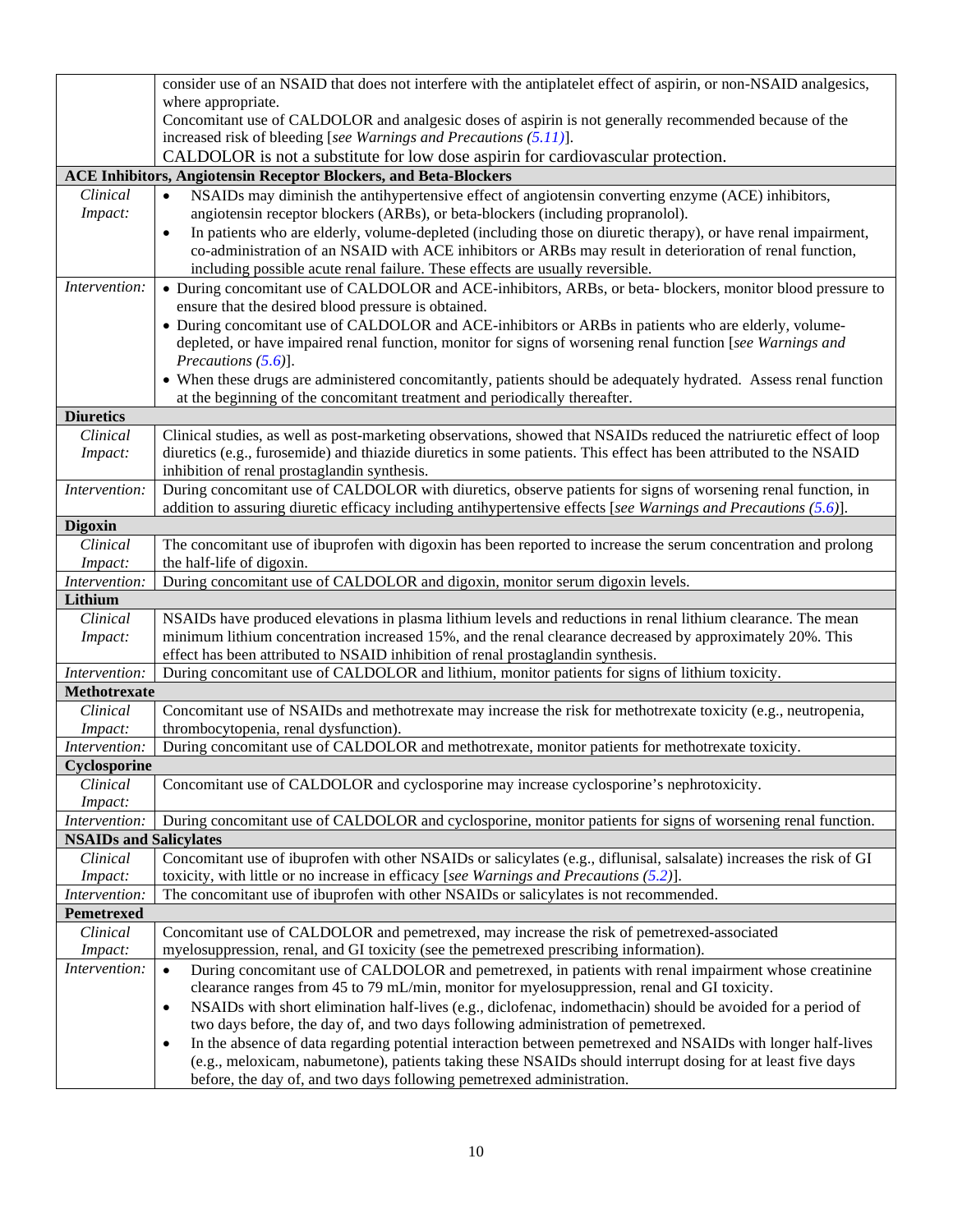#### **8 USE IN SPECIFIC POPULATIONS**

## <span id="page-10-0"></span>**8.1 Pregnancy**

### Risk Summary

Use of NSAIDs, including CALDOLOR, can cause premature closure of the fetal ductus arteriosus and fetal renal dysfunction leading to oligohydramnios and, in some cases, neonatal renal impairment. Because of these risks, limit dose and duration of CALDOLOR use between about 20 and 30 weeks of gestation, and avoid CALDOLOR use at about 30 weeks of gestation and later in pregnancy (*see Clinical Considerations, Data*).

#### *Premature Closure of Fetal Ductus Arteriosus*

Use of NSAIDs, including CALDOLOR, at about 30 weeks gestation or later in pregnancy increases the risk of premature closure of the fetal ductus arteriosus.

### *Oligohydramnios/Neonatal Renal Impairment*

Use of NSAIDs at about 20 weeks gestation or later in pregnancy has been associated with cases of fetal renal dysfunction leading to oligohydramnios, and in some cases, neonatal renal impairment.

Data from observational studies regarding other potential embryofetal risks of NSAID use in women in the first or second trimesters of pregnancy are inconclusive.

Based on animal data, prostaglandins have been shown to have an important role in endometrial vascular permeability, blastocyst implantation, and decidualization. In animal studies, administration of prostaglandin synthesis inhibitors such as ibuprofen, resulted in increased pre and post-implantation loss. Prostaglandins also have been shown to have an important role in fetal kidney development. In published animal studies, prostaglandin synthesis inhibitors have been reported to impair kidney development when administered at clinically relevant doses.

The estimated background risk of major birth defects and miscarriage for the indicated population(s) is unknown. All pregnancies have a background risk of birth defect, loss, or other adverse outcomes. In the U.S. general population, the estimated background risk of major birth defects and miscarriage in clinically recognized pregnancies is 2% to 4% and 15% to 20%, respectively.

#### Clinical Considerations

# *Fetal/Neonatal Adverse Reactions*

# Premature Closure of Fetal Ductus Arteriosus:

Avoid use of NSAIDs in women at about 30 weeks gestation and later in pregnancy, because NSAIDs, including CALDOLOR, can cause premature closure of the fetal ductus arteriosus (see Data).

#### *Oligohydramnios/Neonatal Renal Impairment*:

If an NSAID is necessary at about 20 weeks gestation or later in pregnancy, limit the use to the lowest effective dose and shortest duration possible. If CALDOLOR treatment extends beyond 48 hours, consider monitoring with ultrasound for oligohydramnios. If oligohydramnios occurs, discontinue CALDOLOR and follow up according to clinical practice (see Data).

# *Labor or Delivery*

There are no studies on the effects of CALDOLOR during labor or delivery. In animal studies, NSAIDs, including ibuprofen, inhibit prostaglandin synthesis, cause delayed parturition, and increase the incidence of stillbirth.

#### Data

# *Human Data*

Premature Closure of Fetal Ductus Arteriosus:

Published literature reports that the use of NSAIDs at about 30 weeks of gestation and later in pregnancy may cause premature closure of the fetal ductus arteriosus.

#### Oligohydramnios/Neonatal Renal Impairment:

Published studies and postmarketing reports describe maternal NSAID use at about 20 weeks gestation or later in pregnancy associated with fetal renal dysfunction leading to oligohydramnios, and in some cases, neonatal renal impairment. These adverse outcomes are seen, on average, after days to weeks of treatment, although oligohydramnios has been infrequently reported as soon as 48 hours after NSAID initiation. In many cases, but not all, the decrease in amniotic fluid was transient and reversible with cessation of the drug. There have been a limited number of case reports of maternal NSAID use and neonatal renal dysfunction without oligohydramnios, some of which were irreversible. Some cases of neonatal renal dysfunction required treatment with invasive procedures, such as exchange transfusion or dialysis.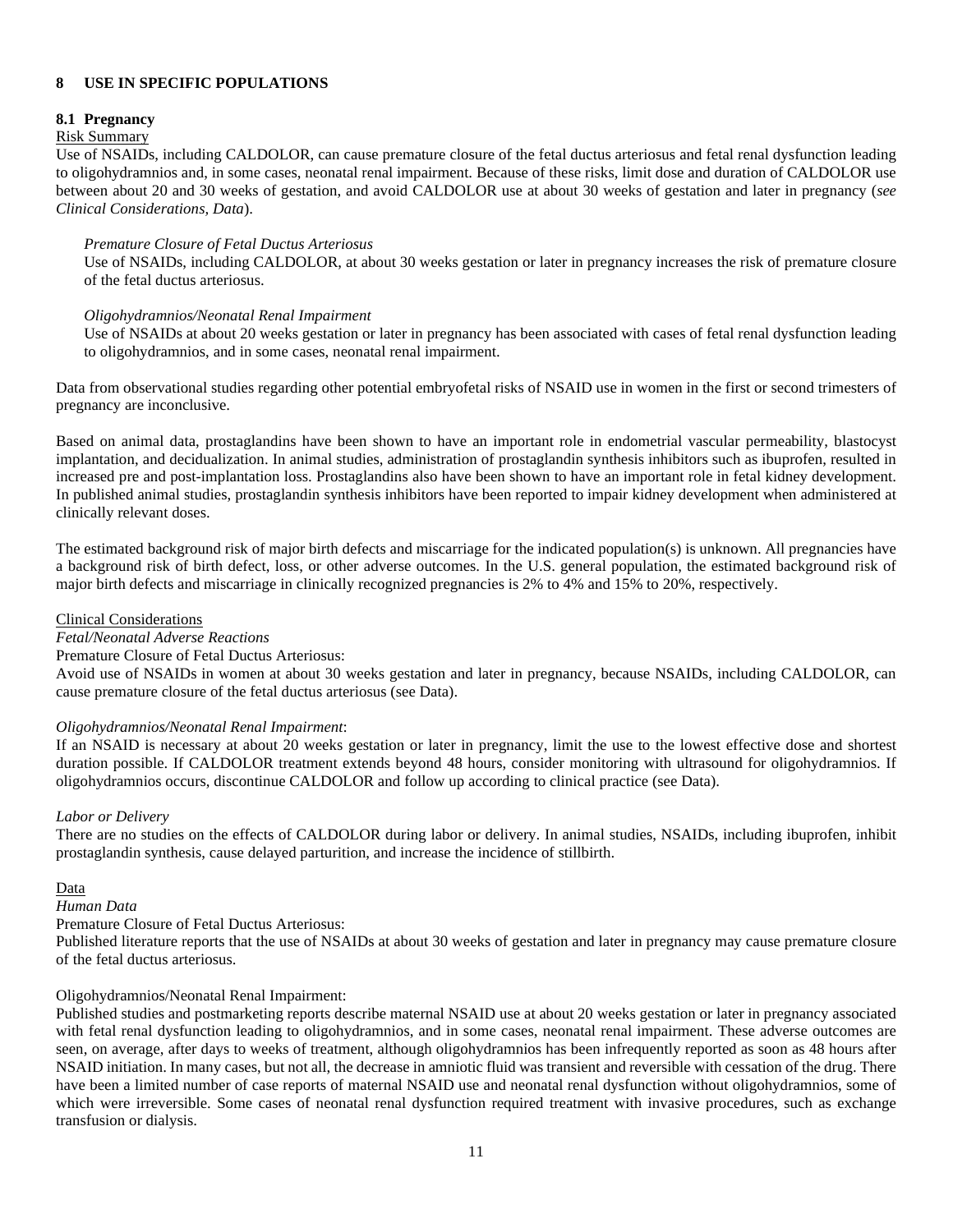Methodological limitations of these postmarketing studies and reports include lack of a control group; limited information regarding dose, duration, and timing of drug exposure; and concomitant use of other medications. These limitations preclude establishing a reliable estimate of the risk of adverse fetal and neonatal outcomes with maternal NSAID use. Because the published safety data on neonatal outcomes involved mostly preterm infants, the generalizability of certain reported risks to the full-term infant exposed to NSAIDs through maternal use is uncertain.

### *Animal Data*

In a published study, female rabbits given 7.5, 20, or 60 mg/kg ibuprofen (0.04, 0.12, or 0.36-times the maximum recommended human daily dose of 3200 mg of ibuprofen based on body surface area) from Gestation Days 1 to 29, no clear treatment-related adverse developmental effects were noted. This dose was associated with significant maternal toxicity (stomach ulcers, gastric lesions). In the same publication, female rats were administered 7.5, 20, 60, 180 mg/kg ibuprofen (0.02, 0.06, 0.18, 0.54-times the maximum daily dose) did not result in clear adverse developmental effects. Maternal toxicity (gastrointestinal lesions) was noted at 20 mg/kg and above.

In a published study, rats were orally dosed with 300 mg/kg ibuprofen (0.912-times the maximum human daily dose of 3200 mg based on body surface area) during Gestation Days 9 and 10 (critical time points for heart development in rats). Ibuprofen treatment resulted in an increase in the incidence of membranous ventricular septal defects. This dose was associated with significant maternal toxicity including gastrointestinal toxicity. One incidence each of a membranous ventricular septal defect and gastroschisis was noted in fetuses from rabbits treated with 500 mg/kg (3-times the maximum human daily dose) from Gestation Day 9-11.

### <span id="page-11-1"></span>**8.2 Lactation**

### Risk Summary

No lactation studies have been conducted with CALDOLOR; however, limited published literature reports that, following oral administration, ibuprofen is present in human milk at relative infant doses of 0.06% to 0.6% of the maternal weight-adjusted daily dose*.* There are no reports of adverse effects on the breastfed infant and no effects on milk production. The developmental and health benefits of breastfeeding should be considered along with the mother's clinical need for CALDOLOR and any potential adverse effects on the breastfed infant from the CALDOLOR or from the underlying maternal condition.

### <span id="page-11-0"></span>**8.3 Females and Males of Reproductive Potential**

# Infertility

#### *Females*

Based on the mechanism of action, the use of prostaglandin-mediated NSAIDs, including CALDOLOR, may delay or prevent rupture of ovarian follicles, which has been associated with reversible infertility in some women. Published animal studies have shown that administration of prostaglandin synthesis inhibitors has the potential to disrupt prostaglandin- mediated follicular rupture required for ovulation. Small studies in women treated with NSAIDs have also shown a reversible delay in ovulation. Consider withdrawal of NSAIDs, including CALDOLOR in women who have difficulties conceiving or who are undergoing investigation of infertility.

# <span id="page-11-2"></span>**8.4 Pediatric Use**

The safety and effectiveness of CALDOLOR for the treatment of pain and fever in pediatric patients ages 6 months and older issupported by evidence of fever reduction from a multi-center, open-label study of hospitalized febrile pediatric patients along with safety data from exposure to CALDOLOR in 143 pediatric patients ages 6 months and older in two pediatric fever studies and one pediatric pain study, supportive data from other ibuprofen products approved in pediatric patients, and evidence from adequate and well controlled studies in adults. The effectiveness of CALDOLOR for the treatment of pain and fever has not been studied in pediatric patients less than 6 months of age. [*see DOSAGE AND ADMINISTRATION [\(2\)](#page-2-2), Clinical Study Experience [\(6.1\)](#page-7-1), Pharmacokinetics [\(12.3\)](#page-13-0), CLINICAL STUDIES [\(14\)](#page-14-1)*].

# <span id="page-11-3"></span>**8.5 Geriatric Use**

Elderly patients, compared to younger patients, are at greater risk for NSAID-associated serious cardiovascular, gastrointestinal, and/or renal adverse reactions. If the anticipated benefit for the elderly patient outweighs these potential risks, start dosing at the low end of the dosing range, and monitor patients for adverse effects [*see Warnings and Precautions [\(5.1,](#page-3-0) [5.2,](#page-4-0) [5.3,](#page-4-1) [5.6,](#page-5-1) [5.13\)](#page-6-2)*].

Clinical studies of CALDOLOR did not include sufficient numbers of subjects aged 65 and over to determine whether they respond differently from younger subjects. Dose selection for an elderly patient should be cautious, usually starting at the low end of the dosing range, reflecting the greater frequency of decreased hepatic, renal, or cardiac function, and of concomitant disease or other drug therapy. Elderly patients are at increased risk for serious GI adverse events.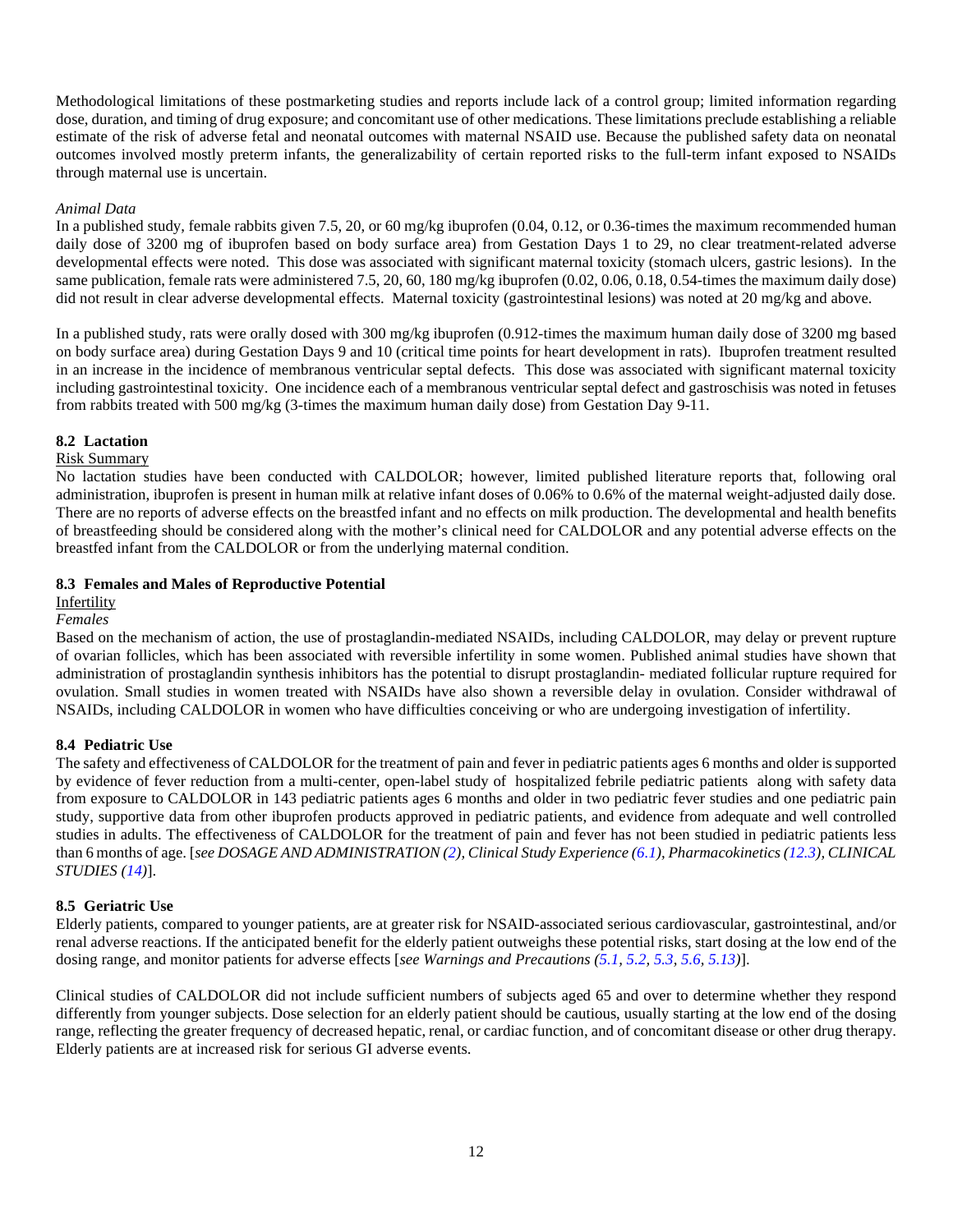#### <span id="page-12-0"></span>**10 OVERDOSAGE**

Symptoms following acute NSAID overdosages have been typically limited to lethargy, drowsiness, nausea, vomiting, and epigastric pain, which have been generally reversible with supportive care. Gastrointestinal bleeding has occurred. Hypertension, acute renal failure, respiratory depression, and coma have occurred, but were rare [*see Warnings and Precautions [\(5.1,](#page-3-0) [5.2,](#page-4-0) [5.4,](#page-4-2) [5.6\)](#page-5-1)*].

Manage patients with symptomatic and supportive care following an NSAID overdosage. There are no specific antidotes. Forced diuresis, alkalinization of urine, hemodialysis, or hemoperfusion may not be useful due to high protein binding.

<span id="page-12-1"></span>For additional information about overdosage treatment contact a poison control center at 1-800-222-1222.

# **11 DESCRIPTION**

CALDOLOR (ibuprofen injection) is a nonsteroidal anti-inflammatory drug, available as an 800 mg/8 mL single dose vial (100 mg/mL) and 800 mg/200 mL (4 mg/mL) polypropylene, single dose, ready-to-use, flexible bag for intravenous administration. The chemical name is ibuprofen, which is ( $\pm$ )-2-(*p*-isobutylphenyl) propionic acid. Ibuprofen is a white powder with a melting point of 74°C to 77°C. It has a molecular weight of 206.28. It is very slightly soluble in water  $\langle$  mg/mL) and readily soluble in organic solvents such as ethanol and acetone. The structural formula of ibuprofen is represented below:



CALDOLOR 800 mg/8 mL (100 mg/mL) vial: Each 1 mL of solution contains 100 mg of ibuprofen, USP, 78 mg of arginine (at a molar ratio of 0.92:1 arginine:ibuprofen), and 10% arginine solution and hydrochloric acid as pH adjusters in Water for Injection, USP. The solution pH is about 7.4.

CALDOLOR 800 mg/200 mL (4 mg/mL) polypropylene flexible bag: Each 1 mL of solution contains 4 mg of ibuprofen, USP, 3.11 mg of dibasic sodium phosphate, as a buffering agent; 6.30 mg sodium chloride as a tonicity agent; and sodium hydroxide as a pH adjuster in Water for Injection, USP. The solution is iso-osmotic with an approximate pH of 7.4.

<span id="page-12-2"></span>CALDOLOR is sterile and is intended for intravenous administration only.

# **12 CLINICAL PHARMACOLOGY**

# <span id="page-12-3"></span>**12.1 Mechanism of Action**

Ibuprofen has analgesic, anti-inflammatory, and antipyretic properties.

The mechanism of action of CALDOLOR, like that of other NSAIDs, is not completely understood but involves inhibition of cyclooxygenase (COX-1 and COX-2).

Ibuprofen is a potent inhibitor of prostaglandin synthesis in vitro. Ibuprofen concentrations reached during therapy have produced in vivo effects. Prostaglandins sensitize afferent nerves and potentiate the action of bradykinin in inducing pain in animal models. Prostaglandins are mediators of inflammation. Because ibuprofen is an inhibitor of prostaglandin synthesis, its mode of action may be due to a decrease of prostaglandins in peripheral tissues.

#### <span id="page-12-4"></span>**12.2 Pharmacodynamics**

In a healthy volunteer study, ibuprofen 400 mg given once daily, administered 2 hours prior to immediate-release aspirin (81 mg) for 6 days, showed an interaction with the antiplatelet activity of aspirin as measured by % serum thromboxane B2 (TxB2) inhibition at 24 hours following the day-6 aspirin dose [53%]. An interaction was still observed, but minimized, when ibuprofen 400 mg given oncedaily was administered as early as 8 hours prior to the immediate-release aspirin dose [90.7%]. However, there was no interaction with the antiplatelet activity of aspirin when ibuprofen 400 mg, given once daily, was administered 2 hours after (but not concomitantly, 15 min, or 30 min after) the immediate-release aspirin dose [99.2%].

In another study, where immediate-release aspirin 81 mg was administered once daily with ibuprofen 400 mg given three times daily (1, 7, and 13 hours post-aspirin dose) for 10 consecutive days, the mean % serum thromboxane B2 (TxB2) inhibition suggested no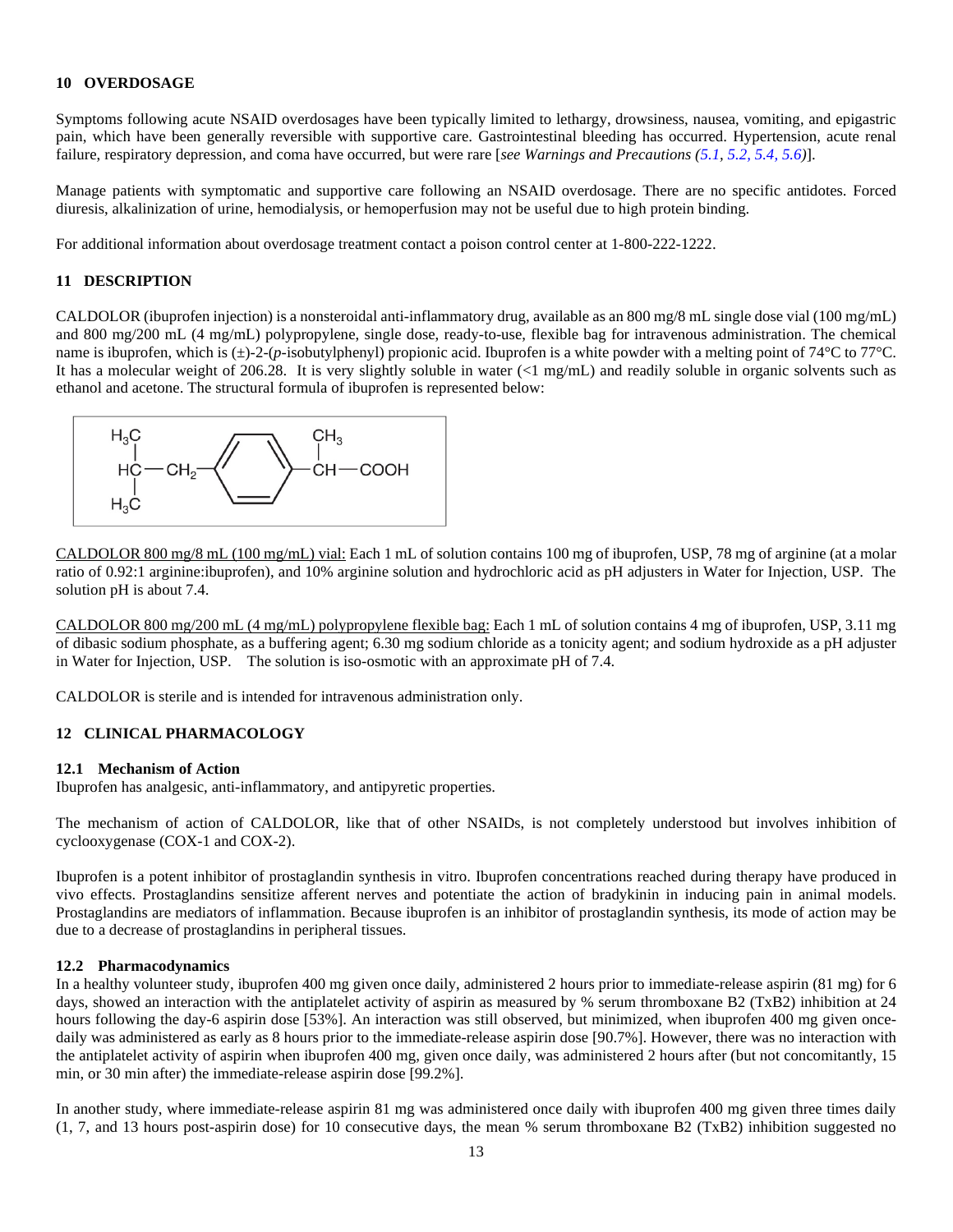interaction with the antiplatelet activity of aspirin [98.3%]. However, there were individual subjects with serum TxB2 inhibition below 95%, with the lowest being 90.2%.

When a similarly designed study was conducted with enteric-coated aspirin, where healthy subjects were administered enteric-coated aspirin 81 mg once daily for 6 days and ibuprofen 400 mg three times daily (2, 7 and 12 h post-aspirin dose) for 6 days, there was an interaction with the antiplatelet activity at 24 hours following the day-6 aspirin dose [67%]. [*See Drug Interactions [\(7\)](#page-8-0)*].

### <span id="page-13-0"></span>**12.3 Pharmacokinetics**

Ibuprofen is a racemic mixture of [-]R- and [+]S-isomers. In vivo and in vitro studies indicate that the [+]S-isomer is responsible for clinical activity. The [-]R-form, while thought to be pharmacologically inactive, is slowly and incompletely (~60%) interconverted into the active [+]S species in adults. The [-]R-isomer serves as a circulating reservoir to maintain levels of active drug. The pharmacokinetic parameters of CALDOLOR determined in a study with volunteers are presented below.

| Table 4: Pharmacokinetic Parameters of Intravenous Ibuprofen |                  |                  |  |  |
|--------------------------------------------------------------|------------------|------------------|--|--|
|                                                              | 400 mg* CALDOLOR | 800 mg* CALDOLOR |  |  |
|                                                              | Mean $(CV\%)$    | Mean $(CV\%)$    |  |  |
| Number of Patients                                           | 12               | 12               |  |  |
| $AUC$ (mcg $\cdot$ h/mL)                                     | 109.3(26.4)      | 192.8 (18.5)     |  |  |
| $C_{\text{max}}$ (mcg/mL)                                    | 39.2(15.5)       | 72.6(13.2)       |  |  |
| KEL(1/h)                                                     | 0.32(17.9)       | 0.29(12.8)       |  |  |
| $T_{1/2}$ (h)                                                | 2.22(20.1)       | 2.44(12.9)       |  |  |

AUC = Area-under-the-curve

Cmax = Peak plasma concentration

CV = Coefficient of Variation

KEL = First-order elimination rate constant

 $T_{1/2}$  = Elimination half-life

 $* = 60$  minute infusion time

The pharmacokinetic parameters of CALDOLOR determined in a study with febrile pediatric patients are presented in Table 5. It was observed that the median  $T_{\text{max}}$  was at the end of the infusion and that CALDOLOR had a shorter elimination half-life in pediatric patients compared to adults. The volume of distribution and clearance increased with age.

| Table 5: Pharmacokinetic Parameters of 10 mg/kg Intravenous |                         |                       |                     |  |  |
|-------------------------------------------------------------|-------------------------|-----------------------|---------------------|--|--|
| <b>Ibuprofen, Pediatric Patients, by Age Group</b>          |                         |                       |                     |  |  |
|                                                             | 6 months to $<$ 2 years | 2 years to $<6$ years | 6 years to 16 years |  |  |
|                                                             | Mean $(CV\%)$           | Mean $(CV\%)$         | Mean $(CV\%)$       |  |  |
| Number of Patients                                          | 5                       | 12                    | 25                  |  |  |
| $AUC$ (mcg $\cdot$ h/mL)                                    | 71.1 (37.1)             | 79.2 (37.0)           | 80.7 (36.9)         |  |  |
| $C_{\text{max}}$ (mcg/mL)                                   | 59.2 (34.8)             | 64.2 (34.3)           | 61.9(26.6)          |  |  |
| $T_{\text{max}}$ (min)*                                     | $10(10-30)$             | $12(10-46)$           | $10(10-40)$         |  |  |
| $T_{1/2}$ (h)                                               | 1.8(29.9)               | 1.5(41.8)             | 1.55(26.4)          |  |  |
| Cl (mL/h)                                                   | 1172.5 (38.9)           | 1967.3 (56.0)         | 4878.5 (71.0)       |  |  |
| $Vz$ (mL)                                                   | 2805.7 (20.1)           | 3695.8 (30.0)         | 10314.2 (67.4)      |  |  |
| $Cl/WT^*$ (mL/hr/kg)                                        | 133.7 (58.6)            | 130.1 (82.4)          | 109.2(41.6)         |  |  |
| $Vz/WT^*$ (mL/kg)                                           | 311.2 (35.4)            | 227.2(41.7)           | 226.8(30.4)         |  |  |

\* Median (minimum-maximum)

# WT: body weight (kg)

Ibuprofen, like most NSAIDs, is highly protein bound (>99% bound at 20 mcg/mL). Protein binding is saturable, and at concentrations >20 mcg/mL binding is nonlinear. Based on oral dosing data, there is an age- or fever-related change in volume of distribution for ibuprofen.

#### Drug Interaction Studies

<span id="page-13-1"></span>*Aspirin:* When NSAIDs were administered with aspirin, the protein binding of NSAIDs were reduced, although the clearance of free NSAID was not altered. The clinical significance of this interaction is not known. Se[e Table 3](#page-8-1) for clinically significant drug interactions of NSAIDs with aspirin [*see Drug Interactions [\(7\)](#page-8-0)*].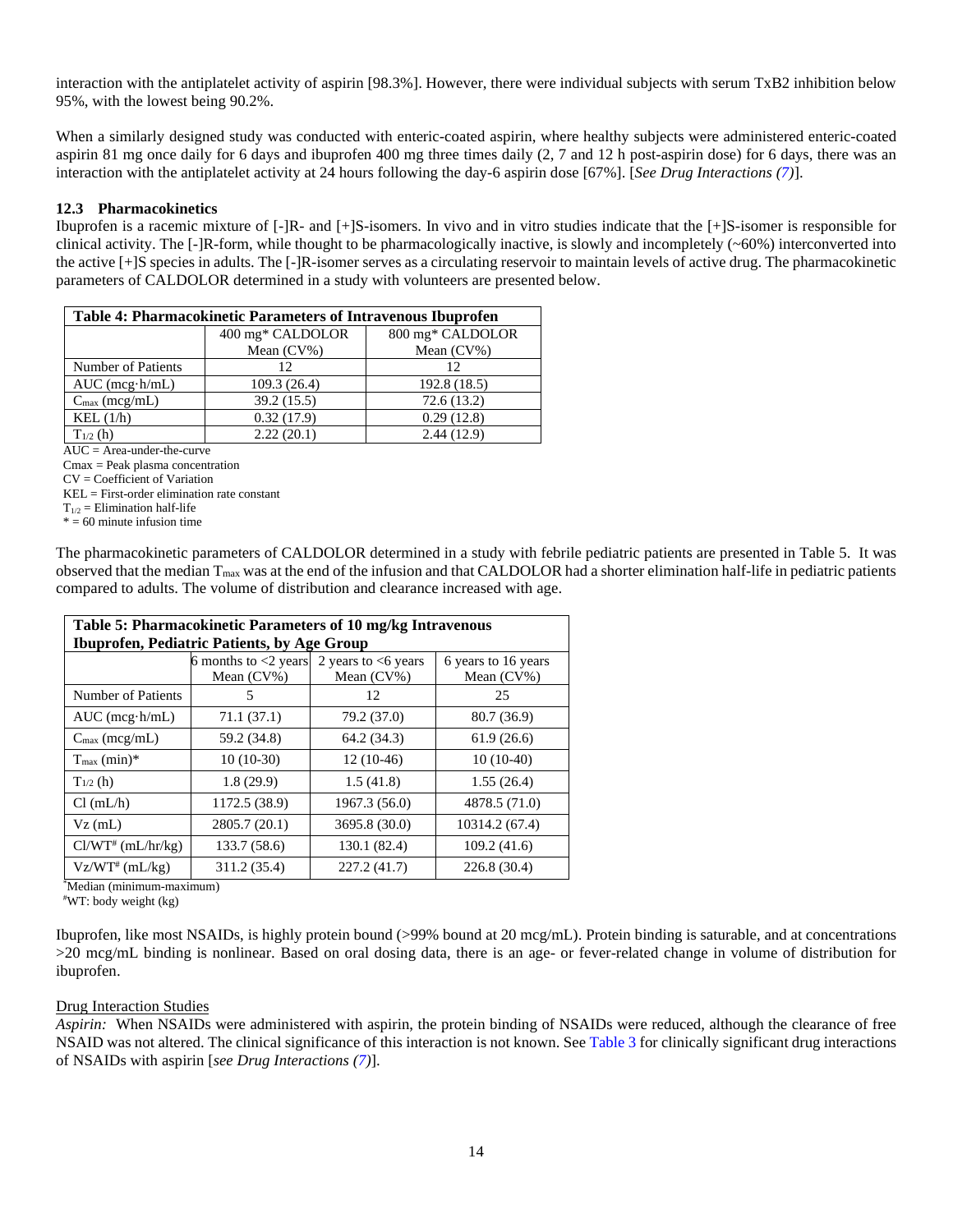# **13 NONCLINICAL TOXICOLOGY**

### <span id="page-14-0"></span>**13.1 Carcinogenesis, Mutagenesis, Impairment of Fertility**

Carcinogenesis

Long-term studies in animals to evaluate the carcinogenic potential of ibuprofen have not been conducted.

#### Mutagenesis

In published studies, ibuprofen was not mutagenic in the in vitro bacterial reverse mutation assay (Ames assay).

### Impairment of Fertility

In a published study, dietary administration of ibuprofen to male and female rats 8-weeks prior to and during mating at dose levels of 20 mg/kg (0.06-times the MRHD based on body surface area comparison) did not impact male or female fertility or litter size.

In other studies, adult mice were administered ibuprofen intraperitoneally at a dose of 5.6 mg/kg/day (0.0085-times the MRHD based on body surface area comparison) for 35 or 60 days in males and 35 days in females. There was no effect on sperm motility or viability in males but decreased ovulation was reported in females.

# <span id="page-14-1"></span>**14 CLINICAL STUDIES**

# <span id="page-14-2"></span>**14.1 Analgesia (Pain)**

The effect of CALDOLOR on acute pain was evaluated in three multi-center, randomized, double-blind, placebo-controlled studies.

In a study of women who had undergone an elective abdominal hysterectomy, 319 patients were randomized and treated with CALDOLOR 800 mg or placebo administered every 6 hours (started intra-operatively) and morphine administered on an as-needed basis. Efficacy was demonstrated as a statistically significant greater reduction in the mean morphine consumption through 24 hours in patients who received CALDOLOR as compared to those receiving placebo (47 mg and 56 mg, respectively). The clinical relevance of this finding is supported by a greater reduction in pain intensity over 24 hours for patients treated with CALDOLOR, even though morphine was available on an as-needed basis.

In a study of patients who had undergone an elective abdominal or orthopedic surgery, 406 patients (87 men, 319 women) were randomized to receive CALDOLOR 400 mg, CALDOLOR 800 mg, or placebo administered every 6 hours (started intra-operatively), and morphine on an as-needed basis. This study failed to demonstrate a statistically significant difference in outcome between patients receiving CALDOLOR 800 mg or 400 mg and placebo, although there were trends favoring the active treatments.

An additional study of orthopedic surgical pain confirmed the findings of the study of abdominal surgical pain. A total of 185 patients were randomized and treated with CALDOLOR 800 mg or placebo administered every 6 hours (started pre-operatively) and morphine administered on an as-needed basis. Efficacy was demonstrated as a statistically significant greater reduction in pain intensity over 24 hours post-operatively for patients treated with CALDOLOR as compared to those receiving placebo.

# <span id="page-14-3"></span>**14.2 Antipyretic (Fever)**

The effect of CALDOLOR on fever was evaluated in two randomized, double-blind studies in adults and in one open-label study in pediatric patients.

In a multi-center study, 120 hospitalized patients (88 men, 32 women) with temperatures of 101°F or greater were randomized to CALDOLOR 400 mg, 200 mg, 100 mg or placebo, administered every 4 hours for 24 hours. Each of the three CALDOLOR doses, 100 mg, 200 mg, and 400 mg, resulted in a statistically greater percentage of patients with a reduced temperature (<101°F) after 4 hours, compared to placebo (65%, 73%, 77% and 32%, respectively). The dose response is shown in the figure below.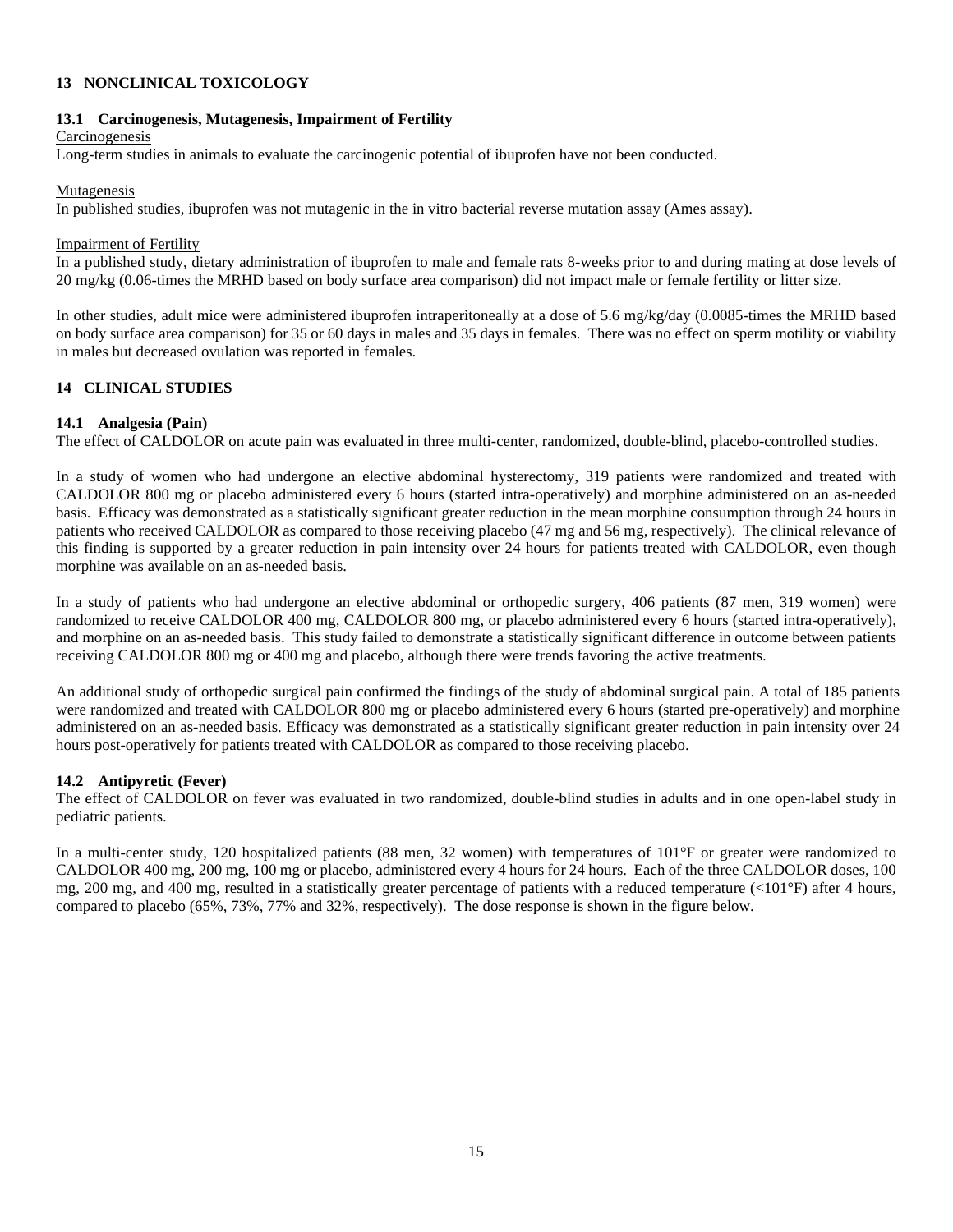**Figure 1: Temperature Reduction by Treatment Group, Hospitalized Febrile Patients**



In a single-center study, 60 hospitalized patients (48 men, 12 women) with uncomplicated *P. falciparum* malaria having temperatures >100.4°F were randomized to CALDOLOR 400 mg or placebo, administered every 6 hours for 72 hours of treatment. There was a significant reduction in fever within the first 24 hours of treatment, measured as the area above the temperature 98.6°F *vs*. time curve for patients treated with CALDOLOR.

In a multi-center, open-label study, 100 hospitalized pediatric patients 6 months of age and older with temperatures of 101.0ºF or greater were randomized and treated with 10 mg/kg of CALDOLOR or a low dose of an active comparator every 4 hours as needed for fever.

Efficacy was demonstrated as a statistically significant greater reduction in temperature for the primary endpoint, an area under the curve analyses of temperature versus time for the first 2 hours, as well as over the entire dosing interval. Seventy-four percent of CALDOLOR treated patients became afebrile (temperature <99.5ºF) by the end of first dosing interval.

# <span id="page-15-1"></span>**16 HOW SUPPLIED/STORAGE AND HANDLING**

CALDOLOR (ibuprofen injection) is a clear, colorless, non-pyrogenic, aqueous solution supplied as follows:

800 mg/8 mL (100 mg/mL) single dose vial. Carton of 25 vials, NDC 66220-287-08.

800 mg/200 mL (4 mg/mL) single dose ready-to-use polypropylene flexible bag. Case of 20 bags, NDC 66220-284-22. Individual bag, NDC 66220-284-11.

#### Storage

Store at controlled room temperature 20 °C to 25 °C (68 °F to 77 °F); excursions permitted between 15 °C to 30 °C (59 °F to 86 °F) [see USP Controlled Room Temperature]. Discard the unused portion.

<span id="page-15-0"></span>The stopper in the CALDOLOR vial does not contain natural rubber latex, dry natural rubber, or blends of natural rubber.

# **17 PATIENT COUNSELING INFORMATION**

Advise the patient to read the FDA-approved patient labeling (Medication Guide) that accompanies each prescription dispensed. Patients, families, or their caregivers should be informed of the following information before initiating therapy with CALDOLOR and periodically during the course of ongoing therapy.

# Cardiovascular Thrombotic Events

Advise patients to be alert for the symptoms of cardiovascular thrombotic events, including chest pain, shortness of breath, weakness, or slurring of speech, and to report any of these symptoms to their health care provider immediately [*see Warnings and Precautions [\(5.1\)](#page-3-0)*].